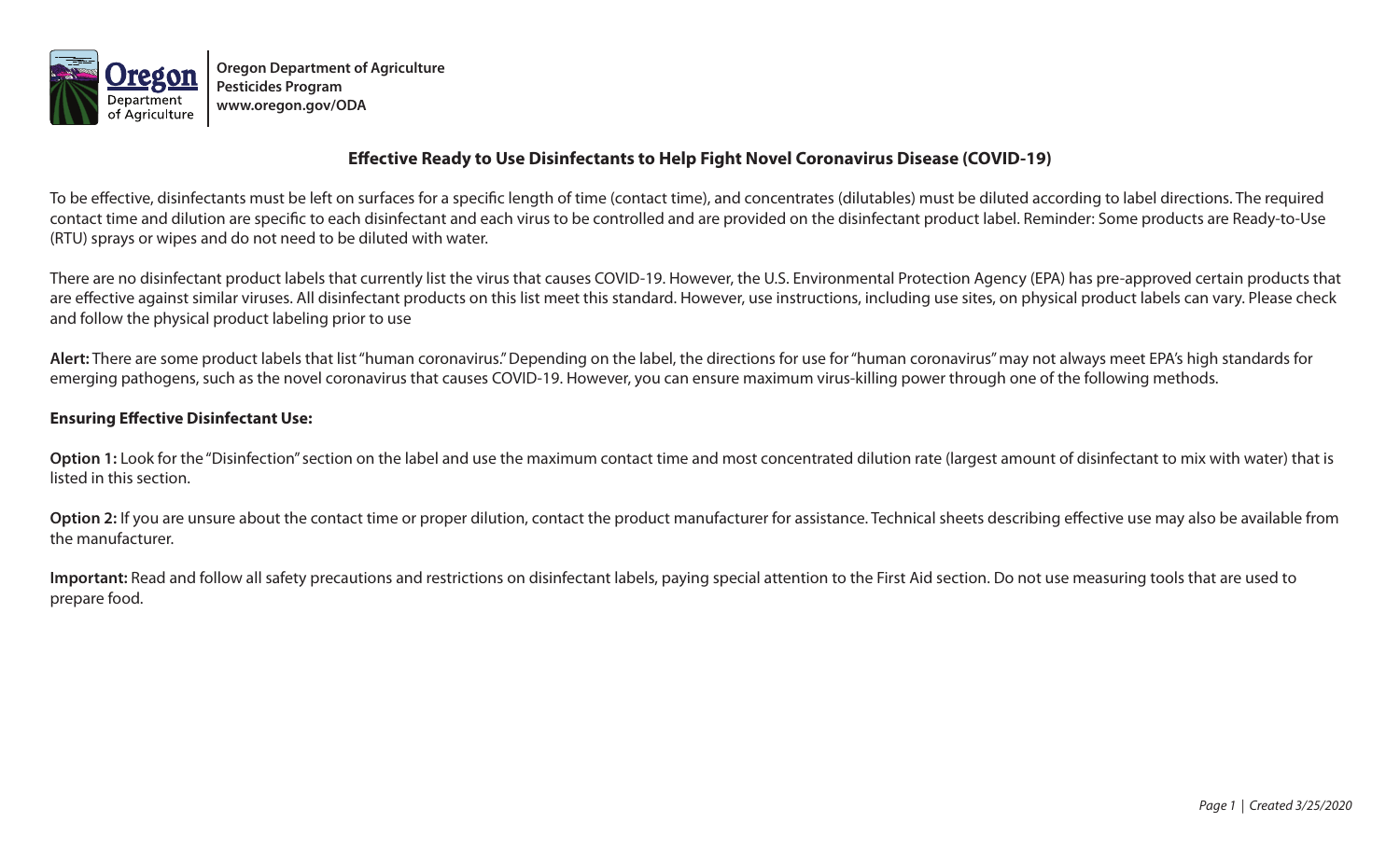| No. | <b>Product Manufacturer /</b><br><b>Distributor</b> | <b>Product Name</b>                                                                 | <b>EPA Reg. No.</b> | <b>Product Type</b> | <b>Follow the disinfection</b><br>labeling direction for:1 | <b>Contact Time<sup>1</sup></b><br>(how many minutes<br>to keep surfaces wet<br>with disinfectant) | <b>Dilution Rate</b> <sup>2,3</sup><br>(ounces or fluid ounces<br>per gallon unless<br>otherwise noted) |
|-----|-----------------------------------------------------|-------------------------------------------------------------------------------------|---------------------|---------------------|------------------------------------------------------------|----------------------------------------------------------------------------------------------------|---------------------------------------------------------------------------------------------------------|
|     | <b>3M COMPANY</b>                                   | 3M TB Quat Disinfectant Ready-To-Use Cleaner                                        | 1839-83-10350       | <b>RTU</b>          | <b>Canine Parvovirus</b>                                   | 10                                                                                                 | Do Not Dilute                                                                                           |
| 2.  | AIR TECHNIQUES INC                                  | Monarch Surface Disinfectant Spray                                                  | 88494-1-89494       | RTU <sup>2</sup>    | <b>Human Coronavirus</b>                                   |                                                                                                    | Do Not Dilute                                                                                           |
| 3.  | <b>AIRKEM PROFESSION</b><br><b>PRODUCT</b>          | Asepticare Aerosol Disinfectant-Virucide                                            | 42964-17            | <b>RTU</b>          | <b>Human Coronavirus</b>                                   | $\overline{2}$                                                                                     | Do Not Dilute                                                                                           |
| 4.  | AMD MEDICOM INC                                     | Medicom Pro-Surface Disinfectant Spray                                              | 88494-3-93710       | <b>RTU</b>          | Poliovirus Type 1; Rhinovirus                              |                                                                                                    | Do Not Dilute                                                                                           |
| 5.  | APTER INDUSTRIES INC                                | <b>Apter Disinfecting Cleaner</b>                                                   | 1839-220-12017      | <b>RTU</b>          | Poliovirus                                                 | 5                                                                                                  | Do Not Dilute                                                                                           |
| 6.  | <b>BBJ ENVIRONMENTAL LLC</b>                        | <b>BBJ MMR-II Disinfectant / Cleaner</b>                                            | 1839-83-67212       | <b>RTU</b>          | <b>Canine Parvovirus</b>                                   | 10                                                                                                 | Do Not Dilute                                                                                           |
| 7.  | <b>BEAUMONT PRODUCTS INC</b>                        | Citrus II Hospital Germicidal Deodorizing Cleaner                                   | 1839-83-68939       | <b>RTU</b>          | <b>Canine Parvovirus</b>                                   | 10                                                                                                 | Do Not Dilute                                                                                           |
| 8.  | <b>BETCO CORPORATION LTD</b>                        | Disinfectant Betco Fight Bac RTU                                                    | 1839-83-4170        | <b>RTU</b>          | <b>Canine Parvovirus</b>                                   | 10                                                                                                 | Do Not Dilute                                                                                           |
| 9.  | <b>BIOTROL</b>                                      | <b>Birex Quat</b>                                                                   | 70144-1-51003       | <b>RTU</b>          | Rotavirus; Rhinovirus Type<br>14                           | $\overline{2}$                                                                                     | Do Not Dilute                                                                                           |
| 10. | <b>BIOTROL</b>                                      | Opti-Cide 3 Hospital & Dental Cleaner/Disinfectant                                  | 70144-1-51003       | <b>RTU</b>          | Rotavirus; Rhinovirus Type<br>14                           | $\overline{2}$                                                                                     | Do Not Dilute                                                                                           |
| 11. | <b>BRULIN AND CO INC</b>                            | Performex RTU                                                                       | 1839-220-106        | <b>RTU</b>          | Poliovirus                                                 | 5                                                                                                  | Do Not Dilute                                                                                           |
| 12. | <b>BUCKEYE INTERNATIONAL</b><br><b>INC</b>          | <b>Buckeye Sanicare TBX</b>                                                         | 1839-83-559         | <b>RTU</b>          | <b>Canine Parvovirus</b>                                   | 10                                                                                                 | Do Not Dilute                                                                                           |
| 13. | <b>BYOTROL INC</b>                                  | Byotrol Bathroom Disinfectant Cleaner (Fragrance-<br>Free)                          | 83614-1             | <b>RTU</b>          | Feline calivirus                                           | 5                                                                                                  | Do Not Dilute                                                                                           |
| 14. | <b>BYOTROL INC</b>                                  | Byotrol Bathroom Disinfectant Cleaner (Mountain<br>Serenity)                        | 83614-1             | <b>RTU</b>          | Feline calivirus                                           | 5                                                                                                  | Do Not Dilute                                                                                           |
| 15. | <b>BYOTROL INC</b>                                  | Byotrol Disinfectant Cleaner (Hawaiian Sunrise<br>Citrus)                           | 83614-1             | <b>RTU</b>          | Feline calivirus                                           | 5                                                                                                  | Do Not Dilute                                                                                           |
| 16. | <b>BYOTROL INC</b>                                  | Byotrol Disinfectant Cleaner (Lavender Morning)                                     | 83614-1             | <b>RTU</b>          | Feline calivirus                                           | 5                                                                                                  | Do Not Dilute                                                                                           |
| 17. | <b>BYOTROL INC</b>                                  | <b>Byotrol Disinfectant Cleaner (Lemon)</b>                                         | 83614-1             | <b>RTU</b>          | Feline calivirus                                           | 5                                                                                                  | Do Not Dilute                                                                                           |
| 18. | <b>BYOTROL INC</b>                                  | <b>Byotrol Disinfectant Cleaner (Unscented)</b>                                     | 83614-1             | RTU                 | Feline calivirus                                           | $\overline{5}$                                                                                     | Do Not Dilute                                                                                           |
| 19. | <b>CALIFORNIA PRODUCTS</b><br><b>CORPORATION</b>    | Step 2 Kill Disinfectant and Deodorizer Effective<br><b>Against Mold and Mildew</b> | 10324-85-42768      | RTU <sup>2</sup>    | <b>Human Coronavirus</b>                                   | 10                                                                                                 | Do Not Dilute                                                                                           |
| 20. | <b>CELESTE INDUSTRIES CORP</b>                      | Celeste Sani-Cide Disinfectant Pump Spray                                           | 1839-83-42048       | <b>RTU</b>          | <b>Canine Parvovirus</b>                                   | 10                                                                                                 | Do Not Dilute                                                                                           |
| 21. | <b>CENTRAL SOLUTIONS INC</b>                        | McKesson Pro-Tech RTU Disinfectant Cleaner                                          | 1839-83-80366       | <b>RTU</b>          | <b>Canine Parvovirus</b>                                   | 10                                                                                                 | Do Not Dilute                                                                                           |
| 22. | <b>CHECK-MARK</b>                                   | NU-COIL                                                                             | 44446-23-66114      | <b>RTU</b>          | Canine parvovirus                                          | 10                                                                                                 | Do Not Dilute                                                                                           |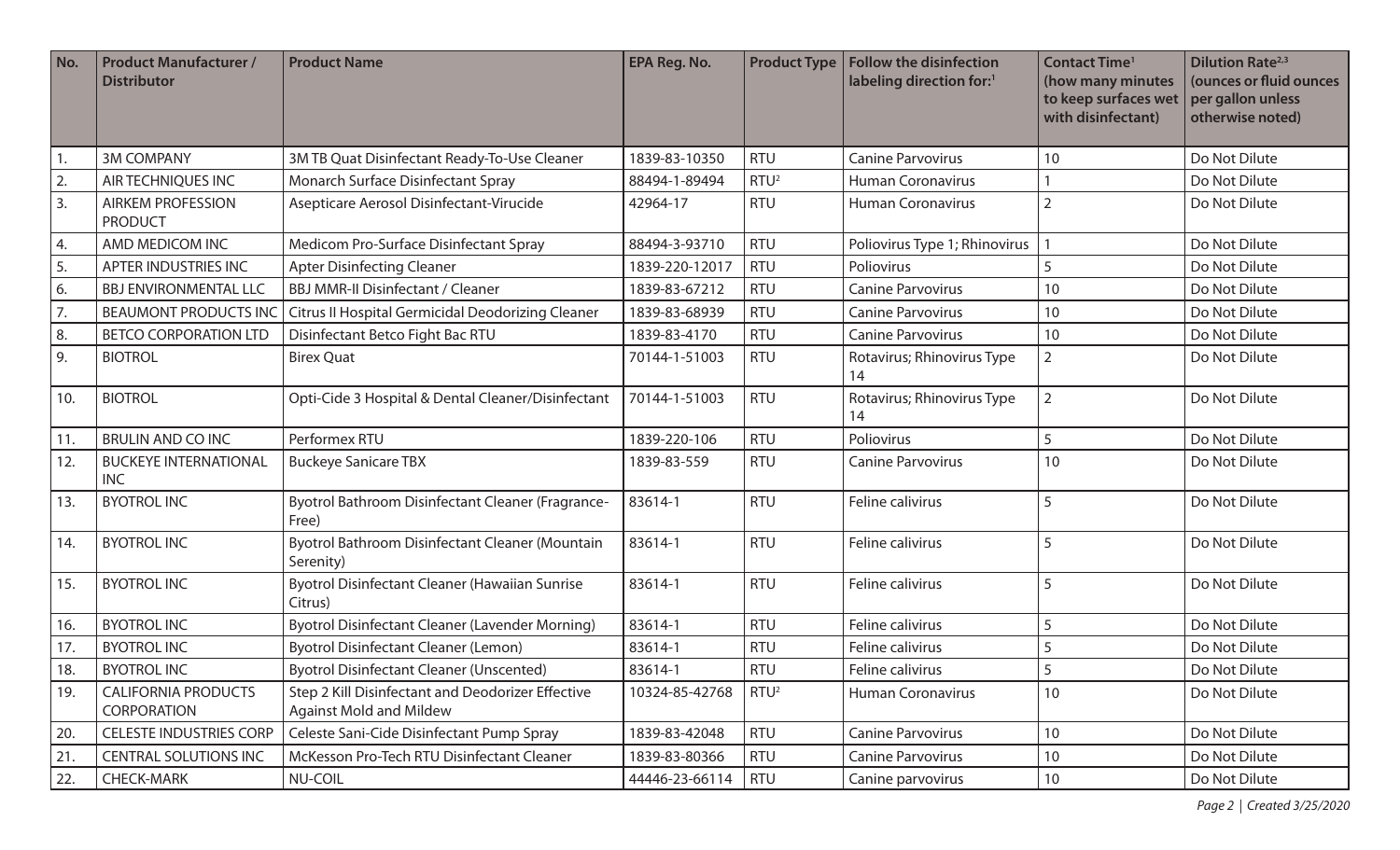| No. | <b>Product Manufacturer /</b><br><b>Distributor</b> | <b>Product Name</b>                                                               | <b>EPA Reg. No.</b> | <b>Product Type</b> | <b>Follow the disinfection</b><br>labeling direction for:1                                | <b>Contact Time<sup>1</sup></b><br>(how many minutes<br>to keep surfaces wet<br>with disinfectant) | <b>Dilution Rate</b> <sup>2,3</sup><br>(ounces or fluid ounces<br>per gallon unless<br>otherwise noted) |
|-----|-----------------------------------------------------|-----------------------------------------------------------------------------------|---------------------|---------------------|-------------------------------------------------------------------------------------------|----------------------------------------------------------------------------------------------------|---------------------------------------------------------------------------------------------------------|
| 23. | <b>CHECK-MARK</b>                                   | Flash li                                                                          | 44446-23-66114      | <b>RTU</b>          | Canine parvovirus                                                                         | 10                                                                                                 | Do Not Dilute                                                                                           |
| 24. | <b>CHEMCO PRODUCTS</b><br><b>COMPANY</b>            | Germ Swipe                                                                        | 1839-83-10693       | <b>RTU</b>          | <b>Canine Parvovirus</b>                                                                  | 10                                                                                                 | Do Not Dilute                                                                                           |
| 25. | CHURCH AND DWIGHT CO<br><b>INC</b>                  | Kaboom Plus Disinfex 3-in-1 Bathroom Spray                                        | 1839-83-10772       | <b>RTU</b>          | <b>Canine Parvovirus</b>                                                                  | 10                                                                                                 | Do Not Dilute                                                                                           |
| 26. | <b>CLAIRE MANUFACTURING</b><br>CO                   | Claire Disinfectant Spray Q (Country Fresh Scent)                                 | 706-111             | <b>RTU</b>          | Poliovirus                                                                                | 5                                                                                                  | Do Not Dilute                                                                                           |
| 27. | <b>CLAIRE MANUFACTURING</b><br>CO                   | Claire Disinfectant Spray Q (Lavender Scent)                                      | 706-111             | <b>RTU</b>          | Poliovirus                                                                                | 5                                                                                                  | Do Not Dilute                                                                                           |
| 28. | <b>CLAIRE MANUFACTURING</b><br>CO                   | Claire Disinfectant Spray Q (Lemon Scent)                                         | 706-111             | <b>RTU</b>          | Poliovirus                                                                                | 5                                                                                                  | Do Not Dilute                                                                                           |
| 29. | <b>CLAIRE MANUFACTURING</b><br>CO                   | Pro Series Disinfectant Spray Q (Lemon Scent)                                     | 706-111-84343       | <b>RTU</b>          | Poliovirus                                                                                | 5                                                                                                  | Do Not Dilute                                                                                           |
| 30. | <b>CLOROX COMPANY</b>                               | Clorox Bleach Kitchen Cleaner (Floral Scent)                                      | 5813-105            | <b>RTU</b>          | Rhinovirus; Canine<br>Parvovirus; Feline<br>Panleukopenia Virus;<br>Norovirus; Poliovirus |                                                                                                    | Do Not Dilute                                                                                           |
| 31. | <b>CLOROX COMPANY</b>                               | Clorox Kitchen Cleaner + Bleach1 Floral Scent                                     | 5813-105            | <b>RTU</b>          | Rhinovirus; Canine<br>Parvovirus; Feline<br>Panleukopenia Virus;<br>Norovirus; Poliovirus |                                                                                                    | Do Not Dilute                                                                                           |
| 32. | <b>CLOROX COMPANY</b>                               | Clorox Multi-Surface Cleaner + Bleach                                             | 5813-105            | <b>RTU</b>          | Rhinovirus; Canine<br>Parvovirus; Feline<br>Panleukopenia Virus;<br>Norovirus; Poliovirus |                                                                                                    | Do Not Dilute                                                                                           |
| 33. | <b>CLOROX COMPANY</b>                               | <b>Clorox Pet Solutions Advanced Formula</b><br>Disinfecting Stain & Odor Remover | 5813-110            | <b>RTU</b>          | Enterovirus D68; Norovirus;<br>Rhinovirus                                                 | 5                                                                                                  | Do Not Dilute                                                                                           |
| 34. | <b>CLOROX COMPANY</b>                               | Clorox Scentiva Bathroom Disinfecting Foam<br>Cleaner (Fresh Brazilian Blossoms)  | 5813-115            | <b>RTU</b>          | Rotavirus                                                                                 | 5                                                                                                  | Do Not Dilute                                                                                           |
| 35. | <b>CLOROX COMPANY</b>                               | Clorox Scentiva Bathroom Disinfecting Foam<br>Cleaner (Pacific Breeze & Coconut)  | 5813-115            | <b>RTU</b>          | Rotavirus                                                                                 | 5                                                                                                  | Do Not Dilute                                                                                           |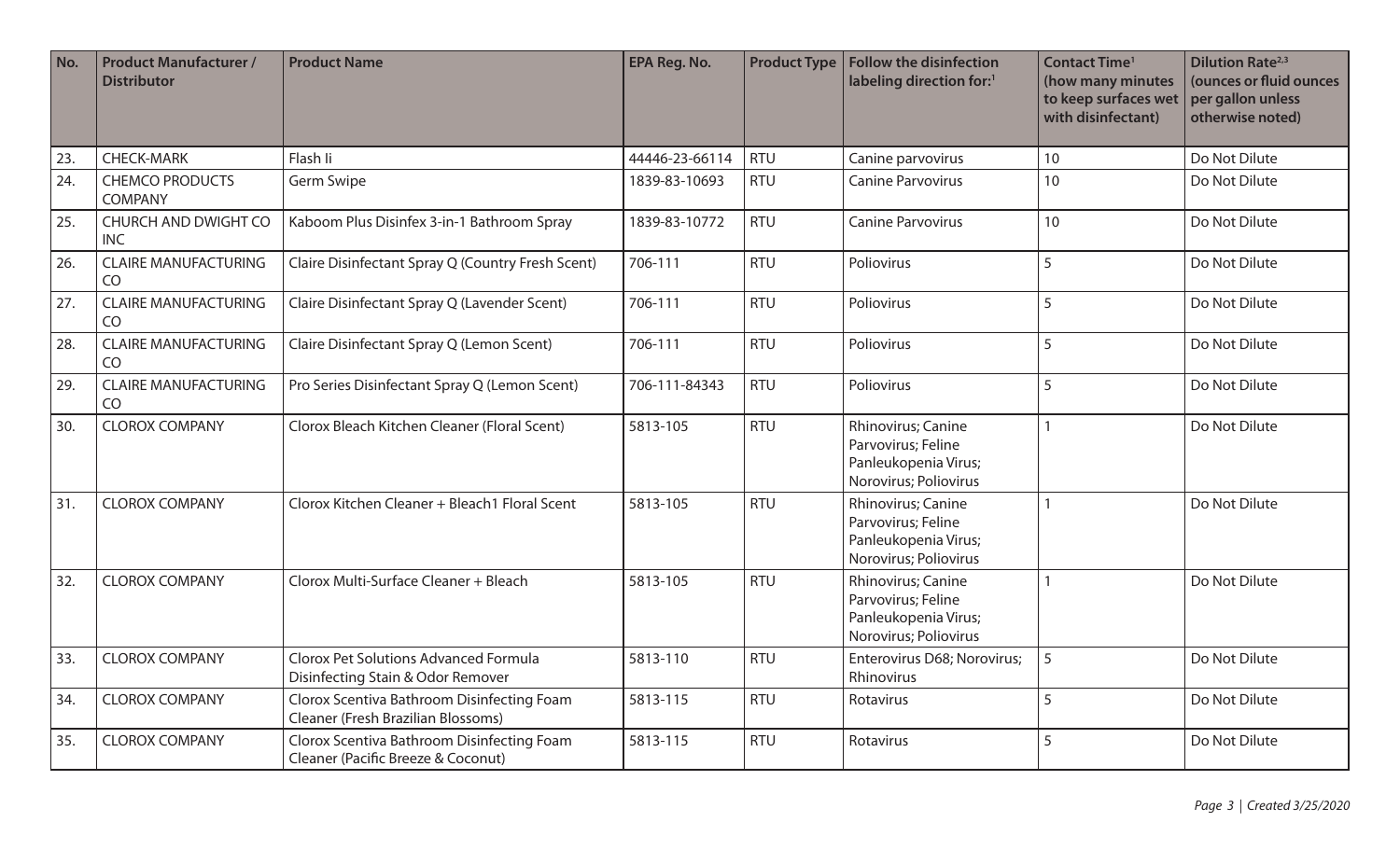| No. | <b>Product Manufacturer /</b><br><b>Distributor</b> | <b>Product Name</b>                                                                | <b>EPA Reg. No.</b> | <b>Product Type</b> | <b>Follow the disinfection</b><br>labeling direction for:1 | <b>Contact Time<sup>1</sup></b><br>(how many minutes<br>to keep surfaces wet<br>with disinfectant) | <b>Dilution Rate</b> <sup>2,3</sup><br>(ounces or fluid ounces<br>per gallon unless<br>otherwise noted) |
|-----|-----------------------------------------------------|------------------------------------------------------------------------------------|---------------------|---------------------|------------------------------------------------------------|----------------------------------------------------------------------------------------------------|---------------------------------------------------------------------------------------------------------|
| 36. | <b>CLOROX COMPANY</b>                               | Clorox Scentiva Bathroom Disinfecting Foam<br>Cleaner (Tuscan Lavender & Jasmine)  | 5813-115            | <b>RTU</b>          | Rotavirus                                                  | 5                                                                                                  | Do Not Dilute                                                                                           |
| 37. | <b>CLOROX COMPANY</b>                               | Clorox Clean-Up Cleaner + Bleach1 (Original)                                       | 5813-21             | <b>RTU</b>          | Norovirus; Poliovirus                                      | 5                                                                                                  | Do Not Dilute                                                                                           |
| 38. | <b>CLOROX COMPANY</b>                               | Clorox Clean-Up Cleaner With Bleach (Fresh Scent)                                  | 5813-21             | <b>RTU</b>          | Norovirus; Poliovirus                                      | 5                                                                                                  | Do Not Dilute                                                                                           |
| 39. | <b>CLOROX COMPANY</b>                               | Clorox Clean-Up Cleaner With Bleach (Original)                                     | 5813-21             | <b>RTU</b>          | Norovirus; Poliovirus                                      | 5                                                                                                  | Do Not Dilute                                                                                           |
| 40. | <b>CLOROX COMPANY</b>                               | Clorox Bathroom Disinfecting Cleaner (Original)                                    | 5813-40             | <b>RTU</b>          | Rhinovirus                                                 | 10                                                                                                 | Do Not Dilute                                                                                           |
| 41. | <b>CLOROX COMPANY</b>                               | Clorox Disinfecting Bathroom Bleach-Free Cleaner                                   | 5813-40             | <b>RTU</b>          | Rhinovirus                                                 | 10                                                                                                 | Do Not Dilute                                                                                           |
| 42. | <b>CLOROX COMPANY</b>                               | <b>Clorox Disinfecting Bathroom Cleaner</b>                                        | 5813-40             | <b>RTU</b>          | Rhinovirus                                                 | 10                                                                                                 | Do Not Dilute                                                                                           |
| 43. | <b>CLOROX COMPANY</b>                               | Clorox Plus Tilex Bathroom Cleaner (Lemon Scent)                                   | 5813-40             | <b>RTU</b>          | Rhinovirus                                                 | 10                                                                                                 | Do Not Dilute                                                                                           |
| 44. | <b>CLOROX COMPANY</b>                               | Clorox Scentiva Bathroom Disinfecting Foamer<br>(Tuscan Lavender & Jasmine)        | 5813-40             | <b>RTU</b>          | Rhinovirus                                                 | 10                                                                                                 | Do Not Dilute                                                                                           |
| 45. | <b>CLOROX COMPANY</b>                               | Tilex Bathroom Cleaner (Lemon Scent)                                               | 5813-40             | <b>RTU</b>          | Rhinovirus                                                 | 10                                                                                                 | Do Not Dilute                                                                                           |
| 46. | <b>CLOROX COMPANY</b>                               | Clorox Antibacterial Degreaser (Citrus Scent)                                      | 5813-73             | <b>RTU</b>          | <b>Human Coronavirus</b>                                   | 0.5                                                                                                | Do Not Dilute                                                                                           |
| 47. | <b>CLOROX COMPANY</b>                               | Clorox Scentiva Disinfecting Multi-Surface Cleaner<br>(Fresh Brazilian Blossoms)   | 5813-73             | <b>RTU</b>          | <b>Human Coronavirus</b>                                   | 0.5                                                                                                | Do Not Dilute                                                                                           |
| 48. | <b>CLOROX COMPANY</b>                               | Clorox Scentiva Disinfecting Multi-Surface Cleaner<br>(Pacific Breeze & Coconut)   | 5813-73             | <b>RTU</b>          | <b>Human Coronavirus</b>                                   | 0.5                                                                                                | Do Not Dilute                                                                                           |
| 49. | <b>CLOROX COMPANY</b>                               | Clorox Scentiva Disinfecting Multi-Surface Cleaner<br>(Tahitian Grapefruit Splash) | 5813-73             | <b>RTU</b>          | Human Coronavirus                                          | 0.5                                                                                                | Do Not Dilute                                                                                           |
| 50. | <b>CLOROX COMPANY</b>                               | Clorox Scentiva Disinfecting Multi-Surface Cleaner<br>(Tuscan Lavender & Jasmine)  | 5813-73             | <b>RTU</b>          | <b>Human Coronavirus</b>                                   | 0.5                                                                                                | Do Not Dilute                                                                                           |
| 51. | <b>CLOROX COMPANY</b>                               | Clorox Scentiva Multi-Surface Cleaner (Fresh<br><b>Brazilian Blossoms)</b>         | 5813-73             | <b>RTU</b>          | <b>Human Coronavirus</b>                                   | 0.5                                                                                                | Do Not Dilute                                                                                           |
| 52. | <b>CLOROX COMPANY</b>                               | Clorox Scentiva Multi-Surface Cleaner (Hawaiian<br>Sunshine)                       | 5813-73             | <b>RTU</b>          | <b>Human Coronavirus</b>                                   | 0.5                                                                                                | Do Not Dilute                                                                                           |
| 53. | <b>CLOROX COMPANY</b>                               | Clorox Scentiva Multi-Surface Cleaner (Pacific<br>Breeze & Coconut)                | 5813-73             | <b>RTU</b>          | <b>Human Coronavirus</b>                                   | 0.5                                                                                                | Do Not Dilute                                                                                           |
| 54. | <b>CLOROX COMPANY</b>                               | Clorox Scentiva Multi-Surface Cleaner (Tuscan<br>Lavender & Jasmine)               | 5813-73             | <b>RTU</b>          | <b>Human Coronavirus</b>                                   | 0.5                                                                                                | Do Not Dilute                                                                                           |
| 55. | <b>CLOROX COMPANY</b>                               | Formula 409 Antibacterial All-Purpose Cleaner                                      | 5813-73             | <b>RTU</b>          | Human Coronavirus                                          | 0.5                                                                                                | Do Not Dilute                                                                                           |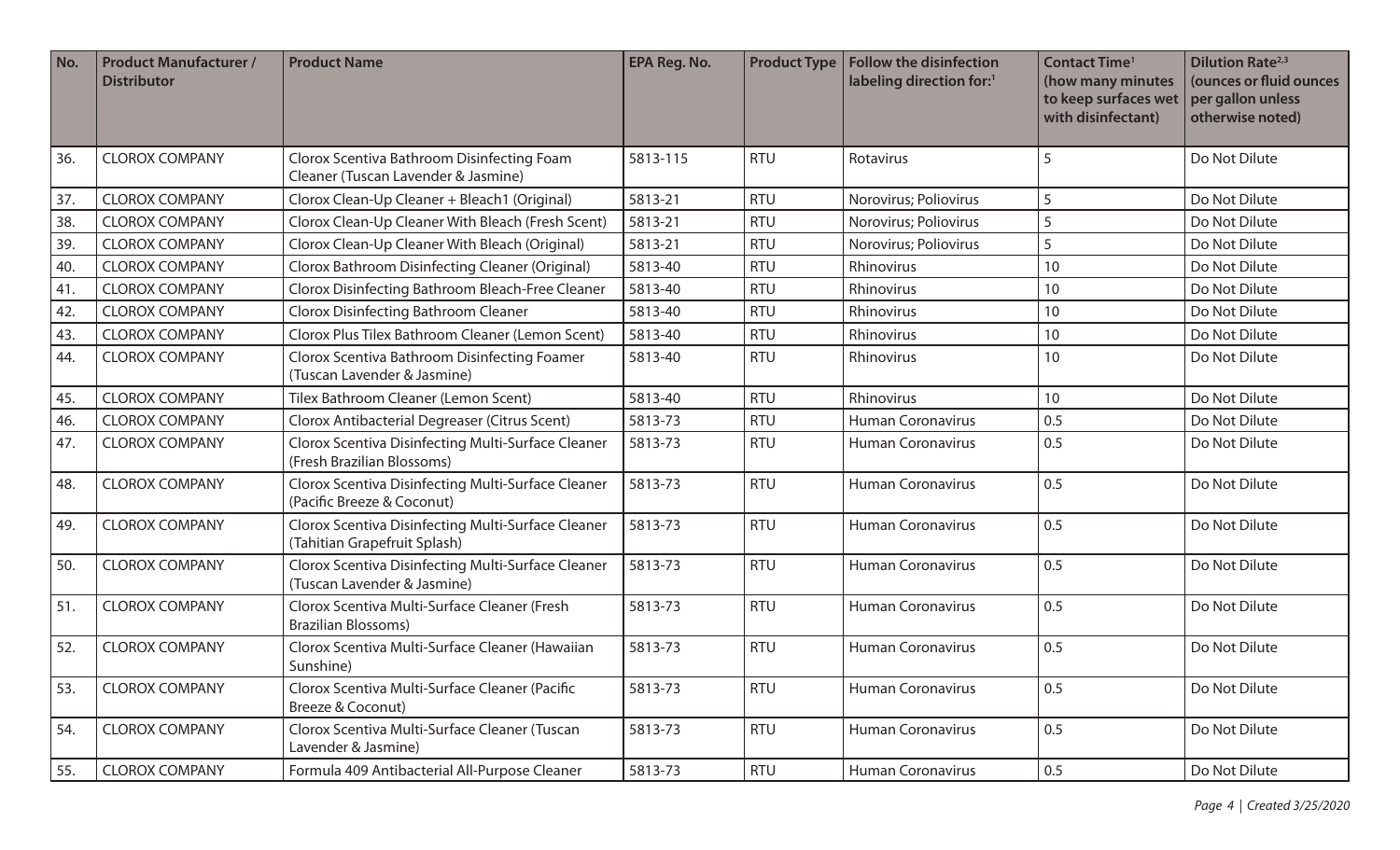| No. | <b>Product Manufacturer /</b><br><b>Distributor</b> | <b>Product Name</b>                                                                 | <b>EPA Reg. No.</b> | <b>Product Type</b> | <b>Follow the disinfection</b><br>labeling direction for:1                                                   | <b>Contact Time<sup>1</sup></b><br>(how many minutes<br>to keep surfaces wet<br>with disinfectant) | <b>Dilution Rate</b> <sup>2,3</sup><br>(ounces or fluid ounces<br>per gallon unless<br>otherwise noted) |
|-----|-----------------------------------------------------|-------------------------------------------------------------------------------------|---------------------|---------------------|--------------------------------------------------------------------------------------------------------------|----------------------------------------------------------------------------------------------------|---------------------------------------------------------------------------------------------------------|
| 56. | <b>CLOROX COMPANY</b>                               | Formula 409 Antibacterial Kitchen All-Purpose<br><b>Cleaner Lemon Fresh</b>         | 5813-73             | <b>RTU</b>          | <b>Human Coronavirus</b>                                                                                     | 0.5                                                                                                | Do Not Dilute                                                                                           |
| 57. | <b>CLOROX COMPANY</b>                               | Formula 409 Multi-Surface Cleaner                                                   | 5813-73             | <b>RTU</b>          | <b>Human Coronavirus</b>                                                                                     | 0.5                                                                                                | Do Not Dilute                                                                                           |
| 58. | <b>CLOROX COMPANY</b>                               | Formula 409 Multi-Surface Cleaner (Lemon Fresh)                                     | 5813-73             | <b>RTU</b>          | <b>Human Coronavirus</b>                                                                                     | 0.5                                                                                                | Do Not Dilute                                                                                           |
| 59. | <b>CLOROX COMPANY</b>                               | Clorox Toilet Bowl Cleaner - Clinging Bleach Gel<br>(Crisp Lemon)                   | 5813-89             | <b>RTU</b>          | <b>Rhinovirus</b> ; Rotavirus                                                                                | 10                                                                                                 | Do Not Dilute                                                                                           |
| 60. | <b>CLOROX COMPANY</b>                               | Clorox Toilet Bowl Cleaner - With Bleach Fresh Scent                                | 5813-89             | <b>RTU</b>          | Rhinovirus; Rotavirus                                                                                        | 10                                                                                                 | Do Not Dilute                                                                                           |
| 61. | <b>CLOROX COMPANY</b>                               | Clorox Toilet Bowl Cleaner - With Bleach Rain Clean                                 | 5813-89             | <b>RTU</b>          | Rhinovirus; Rotavirus                                                                                        | 10                                                                                                 | Do Not Dilute                                                                                           |
| 62. | <b>CLOROX COMPANY</b>                               | Clorox Toilet Bowl Cleaner Bleach (Fresh Breeze)                                    | 5813-89             | <b>RTU</b>          | Rhinovirus; Rotavirus                                                                                        | 10                                                                                                 | Do Not Dilute                                                                                           |
| 63. | <b>CLOROX COMPANY</b>                               | Clorox Toilet Bowl Cleaner Bleach (Rain Clean)                                      | 5813-89             | <b>RTU</b>          | Rhinovirus; Rotavirus                                                                                        | 10                                                                                                 | Do Not Dilute                                                                                           |
| 64. | <b>CLOROX COMPANY</b>                               | Clorox Toilet Bowl Cleaner Clinging Bleach Gel<br>(Ocean Mist)                      | 5813-89             | <b>RTU</b>          | Rhinovirus; Rotavirus                                                                                        | 10                                                                                                 | Do Not Dilute                                                                                           |
| 65. | <b>CLOROX COMPANY</b>                               | Clorox Toilet Bowl Cleaner-Clinging Bleach Gel<br>(Cool Wave Scent)                 | 5813-89             | <b>RTU</b>          | Rhinovirus; Rotavirus                                                                                        | 10                                                                                                 | Do Not Dilute                                                                                           |
| 66. | <b>CLOROX COMPANY</b>                               | Clorox 4 in One Disinfecting Spray                                                  | 67619-29-5813       | <b>RTU</b>          | Coxsackievirus; Hepatitis A<br>Virus; Rhinovirus; Rotavirus                                                  | 5                                                                                                  | Do Not Dilute                                                                                           |
| 67. | <b>CLOROX COMPANY</b>                               | Clorox Fabric Sanitizer1 (Lavender Scent)                                           | 67619-29-5813       | <b>RTU</b>          | Coxsackievirus; Hepatitis A<br>Virus; Rhinovirus; Rotavirus                                                  | 5                                                                                                  | Do Not Dilute                                                                                           |
| 68. | <b>CLOROX PROFESSIONAL</b><br><b>PROD</b>           | <b>Clorox Commercial Solutions Clorox Total 360</b><br><b>Disinfectant Cleaner4</b> | 1839-220-67619      | <b>RTU</b>          | Poliovirus                                                                                                   | 5                                                                                                  | Do Not Dilute                                                                                           |
| 69. | <b>CLOROX PROFESSIONAL</b><br><b>PROD</b>           | Clorox Healthcare Bleach Germicidal Cleaner                                         | 56392-7             | <b>RTU</b>          | Canine Parvovirus; Feline<br>Panleukopenia Virus;<br>Hepatitis A Virus; Norovirus;<br>Poliovirus; Rhinovirus |                                                                                                    | Do Not Dilute                                                                                           |
| 70. | <b>CLOROX PROFESSIONAL</b><br><b>PROD</b>           | <b>Clorox Commercial Solutions Clorox Disinfecting</b><br><b>Bathroom Cleaner</b>   | 5813-40-67619       | <b>RTU</b>          | Rhinovirus                                                                                                   | 10                                                                                                 | Do Not Dilute                                                                                           |
| 71. | <b>CLOROX PROFESSIONAL</b><br><b>PROD</b>           | Clorox Commercial Solutions Tilex Soap Scum<br>Remover & Disinfectant               | 5813-40-67619       | <b>RTU</b>          | Rhinovirus                                                                                                   | 10                                                                                                 | Do Not Dilute                                                                                           |
| 72. | <b>CLOROX PROFESSIONAL</b><br><b>PROD</b>           | CloroxPro Tilex Disinfecting Soap Scum Remover                                      | 5813-40-67619       | <b>RTU</b>          | Rhinovirus                                                                                                   | 10                                                                                                 | Do Not Dilute                                                                                           |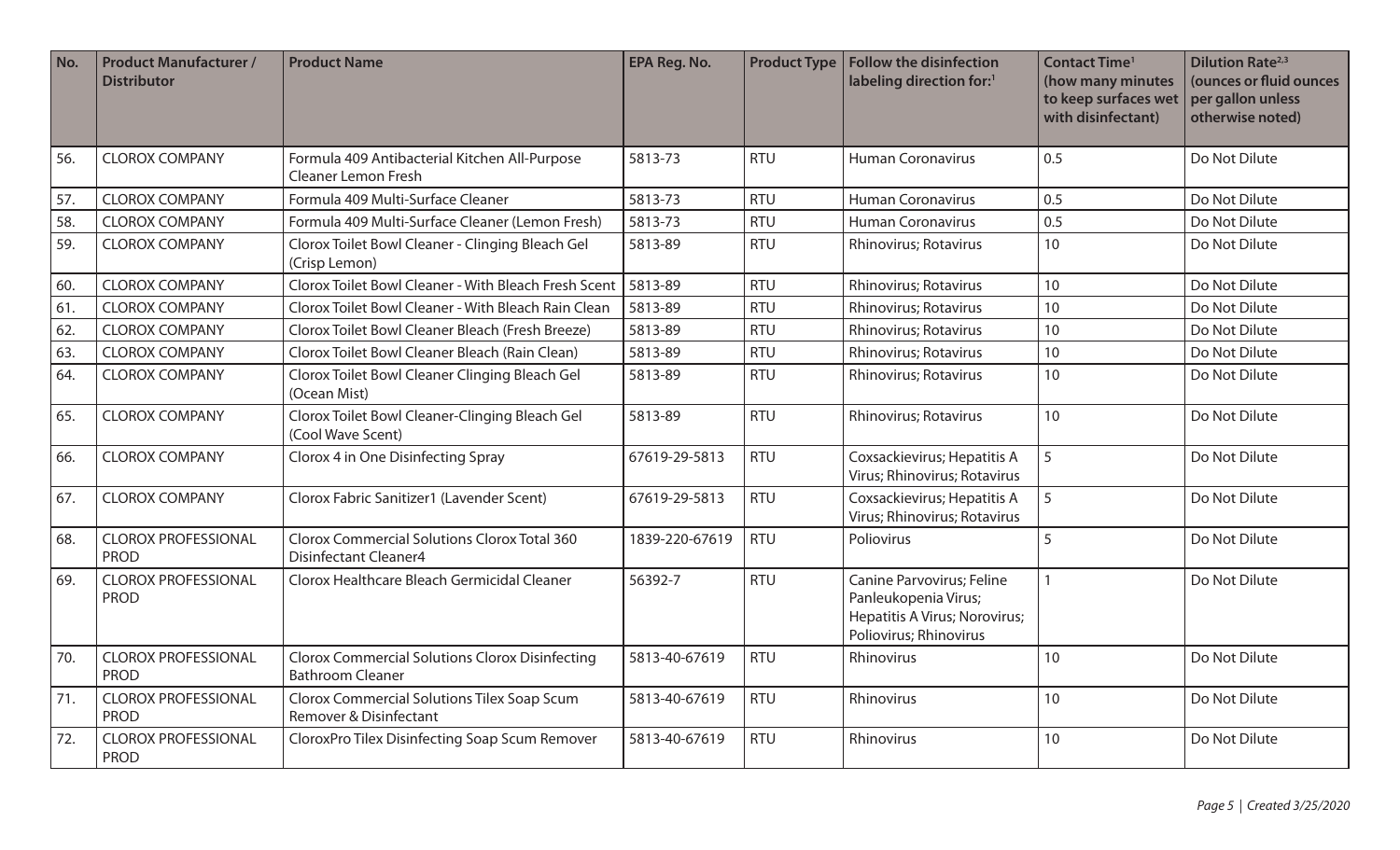| No. | <b>Product Manufacturer /</b><br><b>Distributor</b> | <b>Product Name</b>                                                                  | <b>EPA Reg. No.</b> | <b>Product Type</b> | <b>Follow the disinfection</b><br>labeling direction for:1                                                                       | <b>Contact Time<sup>1</sup></b><br>(how many minutes<br>to keep surfaces wet<br>with disinfectant) | <b>Dilution Rate</b> <sup>2,3</sup><br>(ounces or fluid ounces<br>per gallon unless<br>otherwise noted) |
|-----|-----------------------------------------------------|--------------------------------------------------------------------------------------|---------------------|---------------------|----------------------------------------------------------------------------------------------------------------------------------|----------------------------------------------------------------------------------------------------|---------------------------------------------------------------------------------------------------------|
| 73. | <b>CLOROX PROFESSIONAL</b><br><b>PROD</b>           | CloroxPro Clorox Clean-Up Disinfectant Cleaner<br>with Bleach                        | 67619-17            | <b>RTU</b>          | Norovirus                                                                                                                        | 5                                                                                                  | Do Not Dilute                                                                                           |
| 74. | <b>CLOROX PROFESSIONAL</b><br><b>PROD</b>           | Clorox Broad Spectrum Quaternary Disinfectant<br>Cleaner                             | 67619-20            | <b>RTU</b>          | Hepatitis A virus                                                                                                                | 10                                                                                                 | Do Not Dilute                                                                                           |
| 75. | <b>CLOROX PROFESSIONAL</b><br><b>PROD</b>           | Clorox Commercial Solutions Clorox Hydrogen<br>Peroxide Disinfecting Cleaner         | 67619-24            | <b>RTU</b>          | Norovirus; Rhinovirus;<br>Rotavirus                                                                                              |                                                                                                    | Do Not Dilute                                                                                           |
| 76. | <b>CLOROX PROFESSIONAL</b><br><b>PROD</b>           | Clorox Healthcare Hydrogen Peroxide Cleaner<br>Disinfectant                          | 67619-24            | <b>RTU</b>          | Norovirus; Rhinovirus;<br>Rotavirus                                                                                              |                                                                                                    | Do Not Dilute                                                                                           |
| 77. | <b>CLOROX PROFESSIONAL</b><br><b>PROD</b>           | Clorox Commercial Solutions Clorox 4 in One<br>Disinfectant & Santitizer             | 67619-29            | <b>RTU</b>          | Coxsackievirus; Hepatitis A<br>Virus; Rhinovirus; Rotavirus                                                                      | 5                                                                                                  | Do Not Dilute                                                                                           |
| 78. | <b>CLOROX PROFESSIONAL</b><br><b>PROD</b>           | Clorox Healthcare Citrace Hospital Disinfectant &<br>Deodorizer                      | 67619-29            | <b>RTU</b>          | Coxsackievirus; Hepatitis A<br>Virus; Rhinovirus; Rotavirus                                                                      | 5                                                                                                  | Do Not Dilute                                                                                           |
| 79. | <b>CLOROX PROFESSIONAL</b><br><b>PROD</b>           | CloroxPro Clorox 4 in One Disinfectant and Sanitizer<br>(Fresh Citrus Scent)         | 67619-29            | <b>RTU</b>          | Coxsackievirus; Hepatitis A<br>Virus; Rhinovirus; Rotavirus                                                                      | 5                                                                                                  | Do Not Dilute                                                                                           |
| 80. | <b>CLOROX PROFESSIONAL</b><br><b>PROD</b>           | CloroxPro Clorox 4 in One Disinfectant and Sanitizer<br>(Lavender Scent)             | 67619-29            | <b>RTU</b>          | Coxsackievirus; Hepatitis A<br>Virus; Rhinovirus; Rotavirus                                                                      | 5                                                                                                  | Do Not Dilute                                                                                           |
| 81. | <b>CLOROX PROFESSIONAL</b><br><b>PROD</b>           | <b>Clorox Healthcare Fuzion Cleaner Disinfectant</b>                                 | 67619-30            | <b>RTU</b>          | Coxsackievirus; Feline<br>Calicivirus; Feline<br>Panleukopenia Virus; Minute<br>virus of mice; Poliovirus;<br>Rhinovirus Type 37 |                                                                                                    | Do Not Dilute                                                                                           |
| 82. | <b>CLOROX PROFESSIONAL</b><br><b>PROD</b>           | <b>Clorox Commercial Solutions Clorox Disinfecting</b><br>Bio Stain & Odor Remover   | 67619-33            | <b>RTU</b>          | Enterovirus, Norovirus;<br>Rhinovirus Type 37                                                                                    | 5                                                                                                  | Do Not Dilute                                                                                           |
| 83. | <b>CLOROX PROFESSIONAL</b><br><b>PROD</b>           | CloroxPro Clorox Disinfecting Bio Stain & Odor<br>Remover                            | 67619-33            | <b>RTU</b>          | Enterovirus, Norovirus;<br>Rhinovirus Type 37                                                                                    | 5                                                                                                  | Do Not Dilute                                                                                           |
| 84. | <b>CLOROX PROFESSIONAL</b><br><b>PROD</b>           | <b>Clorox Commercial Solutions Clorox Total 360</b><br><b>Disinfectant Cleaner 1</b> | 67619-38            | <b>RTU</b>          | Coxsackievirus Type B3                                                                                                           | 5                                                                                                  | Do Not Dilute                                                                                           |
| 85. | <b>CLOROX PROFESSIONAL</b><br><b>PROD</b>           | CloroxPro Clorox Total 360 Disinfectant Cleaner1                                     | 67619-38            | <b>RTU</b>          | Coxsackievirus Type B3                                                                                                           | 5                                                                                                  | Do Not Dilute                                                                                           |
| 86. | <b>COLTENE/WHALEDENT INC</b>                        | <b>BioSonic Wipeout Surface Disinfectant</b>                                         | 88494-1-61584       | RTU <sup>2</sup>    | Human Coronavirus                                                                                                                |                                                                                                    | Do Not Dilute                                                                                           |
| 87. | <b>CONTEC INC</b>                                   | Peridoxrtu                                                                           | 8383-13             | <b>RTU</b>          | Human Coronavirus                                                                                                                | $\overline{2}$                                                                                     | Do Not Dilute                                                                                           |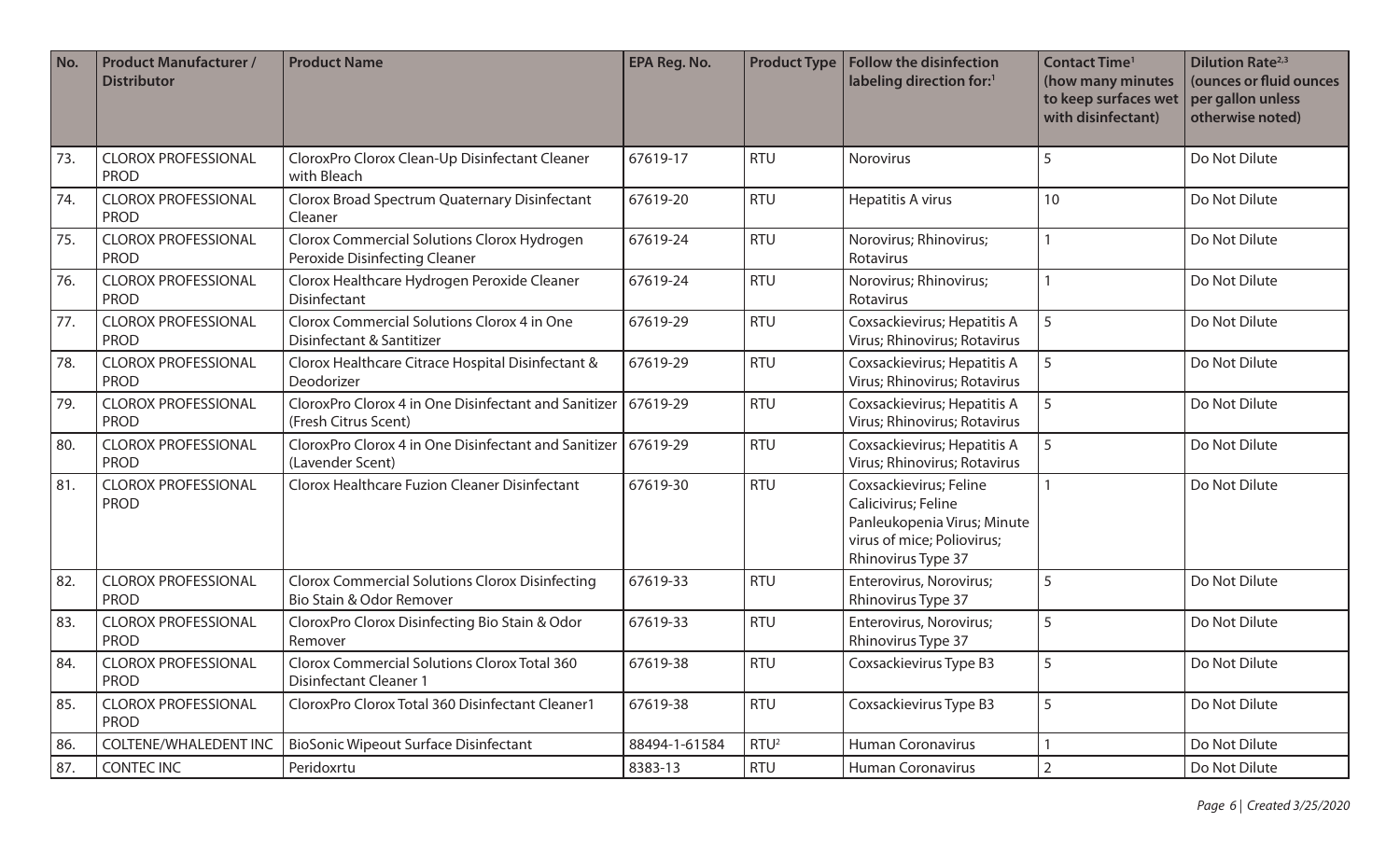| No.  | <b>Product Manufacturer /</b><br><b>Distributor</b> | <b>Product Name</b>                            | <b>EPA Reg. No.</b> | <b>Product Type</b> | <b>Follow the disinfection</b><br>labeling direction for:1         | <b>Contact Time<sup>1</sup></b><br>(how many minutes<br>to keep surfaces wet<br>with disinfectant) | <b>Dilution Rate</b> <sup>2,3</sup><br>(ounces or fluid ounces<br>per gallon unless<br>otherwise noted) |
|------|-----------------------------------------------------|------------------------------------------------|---------------------|---------------------|--------------------------------------------------------------------|----------------------------------------------------------------------------------------------------|---------------------------------------------------------------------------------------------------------|
| 88.  | <b>CONTEC INC</b>                                   | <b>Sporicidin Disinfectant Solution</b>        | 8383-3              | <b>RTU</b>          | <b>Human Coronavirus</b>                                           | 5                                                                                                  | Do Not Dilute                                                                                           |
| 89.  | <b>CONTEC INC</b>                                   | Contec CyQuanol                                | 88494-3-8383        | <b>RTU</b>          | Poliovirus Type 1; Rhinovirus                                      |                                                                                                    | Do Not Dilute                                                                                           |
| 90.  | <b>CR BRANDS INC</b>                                | Mean Green Antibacterial Multi-Surface Cleaner | 10324-85-65595      | RTU <sup>2</sup>    | <b>Human Coronavirus</b>                                           | 10                                                                                                 | Do Not Dilute                                                                                           |
| 91.  | <b>CR BRANDS INC</b>                                | Mean Green Pine Power Multi-Purpose Cleaner    | 10324-85-65595      | RTU <sup>2</sup>    | <b>Human Coronavirus</b>                                           | 10                                                                                                 | Do Not Dilute                                                                                           |
| 92.  | <b>CROSSTEX INTERNATIONAL</b><br><b>INC</b>         | Sanitex Plus Cleaner Disinfectant & Deodorizer | 1130-15-64285       | <b>RTU</b>          | Rotavirus                                                          | 3                                                                                                  | Do Not Dilute                                                                                           |
| 93.  | <b>CROSSTEX INTERNATIONAL</b><br><b>INC</b>         | SaniTex Plus 2                                 | 70144-1-64285       | <b>RTU</b>          | Rotavirus; Rhinovirus Type<br>14                                   | $\overline{2}$                                                                                     | Do Not Dilute                                                                                           |
| 94.  | <b>CURRENT TECHNOLOGIES</b><br><b>INC</b>           | Bleach-Rite Disinfecting Spray with Bleach     | 70590-2             | <b>RTU</b>          | Human Coronavirus                                                  |                                                                                                    | Do Not Dilute                                                                                           |
| 95.  | <b>DEB USA INC</b>                                  | Coverage Spray TB                              | 1839-83-93115       | <b>RTU</b>          | <b>Canine Parvovirus</b>                                           | 10                                                                                                 | Do Not Dilute                                                                                           |
| 96.  | DEB USA INC                                         | Coverage Spray HB Plus                         | 6836-152-93115      | <b>RTU</b>          | Norovirus                                                          | 10                                                                                                 | Do Not Dilute                                                                                           |
| 97.  | DEB USA INC                                         | Coverage Spray TB Plus                         | 70144-1-93115       | <b>RTU</b>          | Rotavirus; Rhinovirus Type<br>14                                   | $\overline{2}$                                                                                     | Do Not Dilute                                                                                           |
| 98.  | <b>DECON LABS INC</b>                               | Conflikt                                       | 1839-83-56753       | <b>RTU</b>          | <b>Canine Parvovirus</b>                                           | 10                                                                                                 | Do Not Dilute                                                                                           |
| 99.  | <b>DIVERSEY INC</b>                                 | <b>Crew Non-Acid Disinfectant Cleaner</b>      | 10324-85-70627      | RTU <sup>2</sup>    | <b>Human Coronavirus</b>                                           | 10                                                                                                 | Do Not Dilute                                                                                           |
| 100. | <b>DIVERSEY INC</b>                                 | All Purpose Virex Disinfectant Cleaner         | 1839-83-70627       | <b>RTU</b>          | <b>Canine Parvovirus</b>                                           | 10                                                                                                 | Do Not Dilute                                                                                           |
| 101. | <b>DIVERSEY INC</b>                                 | <b>Diversey Virex TB</b>                       | 70627-2             | <b>RTU</b>          | <b>Human Coronavirus</b>                                           | $\overline{2}$                                                                                     | Do Not Dilute                                                                                           |
| 102. | <b>DIVERSEY INC</b>                                 | Whistle Degreaser/Disinfectant TB              | 70627-2             | <b>RTU</b>          | <b>Human Coronavirus</b>                                           | $\overline{2}$                                                                                     | Do Not Dilute                                                                                           |
| 103. | <b>DIVERSEY INC</b>                                 | Diversey Envy Foaming Disinfectant Cleaner     | 70627-35            | RTU <sup>2</sup>    | <b>Human Coronavirus</b>                                           | 3                                                                                                  | Do Not Dilute                                                                                           |
| 104. | <b>DIVERSEY INC</b>                                 | Diversey Oxivir TB                             | 70627-56            | <b>RTU</b>          | Norovirus; Rhinovirus;<br>Poliovirus Type 1                        |                                                                                                    | Do Not Dilute                                                                                           |
| 105. | <b>DIVERSEY INC</b>                                 | Avert Sporicidal Disinfectant Cleaner          | 70627-72            | <b>RTU</b>          | Canine Parvovirus;<br>Norovirus; Hepatitis A;<br>Poliovirus Type 1 |                                                                                                    | Do Not Dilute                                                                                           |
| 106. | <b>DIVERSEY INC</b>                                 | Oxivir 1                                       | 70627-74            | <b>RTU</b>          | <b>Canine Parvovirus;</b><br><b>Enterovirus Type D68</b>           |                                                                                                    | Do Not Dilute                                                                                           |
| 107. | <b>DIVERSEY INC</b>                                 | SureTouch                                      | 70627-78            | <b>RTU</b>          | Human Coronavirus                                                  | 5                                                                                                  | Do Not Dilute                                                                                           |
| 108. | <b>DIVERSITECH CORP</b>                             | DiversiTech Sani C-N-D                         | 10324-85-69966      | RTU <sup>2</sup>    | <b>Human Coronavirus</b>                                           | 10                                                                                                 | Do Not Dilute                                                                                           |
| 109. | <b>ECOLABINC</b>                                    | Asepti-Care TB + II                            | 1130-15-1677        | RTU                 | Rotavirus                                                          | $\mathsf{3}$                                                                                       | Do Not Dilute                                                                                           |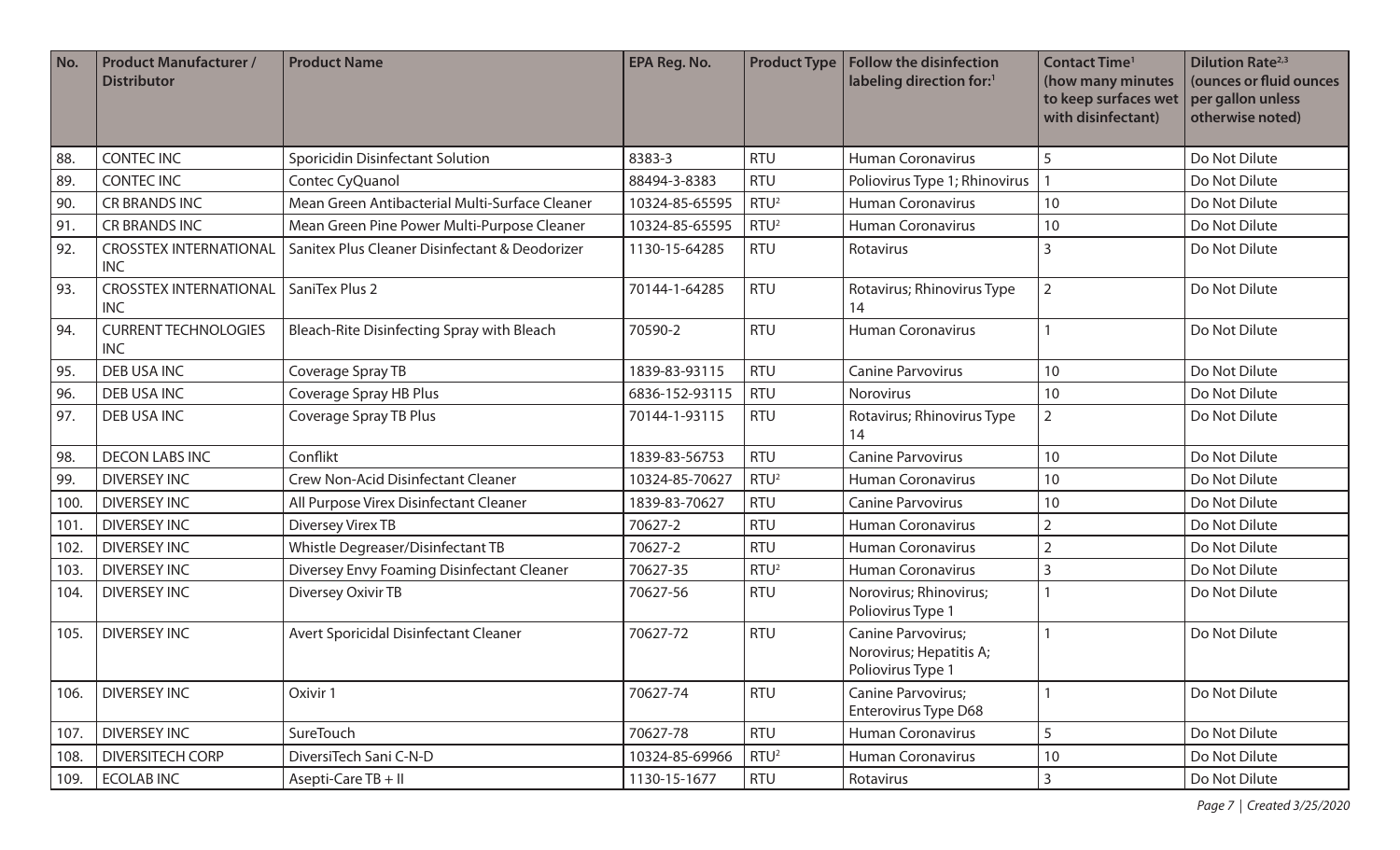| No.  | <b>Product Manufacturer /</b><br><b>Distributor</b> | <b>Product Name</b>                                           | <b>EPA Reg. No.</b> |                  | <b>Product Type   Follow the disinfection</b><br>labeling direction for:1 | <b>Contact Time<sup>1</sup></b><br>(how many minutes<br>to keep surfaces wet<br>with disinfectant) | <b>Dilution Rate</b> <sup>2,3</sup><br>(ounces or fluid ounces<br>per gallon unless<br>otherwise noted) |
|------|-----------------------------------------------------|---------------------------------------------------------------|---------------------|------------------|---------------------------------------------------------------------------|----------------------------------------------------------------------------------------------------|---------------------------------------------------------------------------------------------------------|
| 110. | <b>ECOLABINC</b>                                    | Virasept                                                      | 1677-226            | <b>RTU</b>       | Norovirus; Rhinovirus                                                     | 4                                                                                                  | Do Not Dilute                                                                                           |
| 111. | <b>ECOLABINC</b>                                    | <b>Bleach Disinfectant Cleaner</b>                            | 1677-235            | <b>RTU</b>       | Murine Norovirus; Poliovirus;<br>Rhinovirus                               |                                                                                                    | Do Not Dilute                                                                                           |
| 112. | <b>ECOLABINC</b>                                    | Rapid Force Disinfectant                                      | 1677-235            | <b>RTU</b>       | Murine Norovirus; Poliovirus;<br>Rhinovirus                               |                                                                                                    | Do Not Dilute                                                                                           |
| 113. | <b>ECOLAB INC</b>                                   | Restroom Cleaner & Disinfectant                               | 1677-235            | <b>RTU</b>       | Murine Norovirus; Poliovirus;<br>Rhinovirus                               |                                                                                                    | Do Not Dilute                                                                                           |
| 114. | <b>ECOLAB INC</b>                                   | <b>Hydris Disinfectant Cleaner</b>                            | 1677-241            | <b>RTU</b>       | <b>Human Coronavirus</b>                                                  | 5                                                                                                  | Do Not Dilute                                                                                           |
| 115. | <b>ECOLAB INC</b>                                   | Hydris Sanitizer Cleaner & Glass Cleaner                      | 1677-241            | <b>RTU</b>       | <b>Human Coronavirus</b>                                                  |                                                                                                    | Do Not Dilute                                                                                           |
| 116. | <b>ECOLAB INC</b>                                   | Klercide 70/30 IPA                                            | 1677-249            | <b>RTU</b>       | Rhinovirus                                                                |                                                                                                    | Do Not Dilute                                                                                           |
| 117. | <b>ECOLABINC</b>                                    | Peroxide Disinfectant and Glass Cleaner RTU                   | 1677-251            | <b>RTU</b>       | Norovirus                                                                 |                                                                                                    | Do Not Dilute                                                                                           |
| 118. | <b>ECOLABINC</b>                                    | Peroxide Multi Surface Cleaner and Disinfectant<br><b>RTU</b> | 1677-251            | <b>RTU</b>       | Norovirus                                                                 |                                                                                                    | Do Not Dilute                                                                                           |
| 119. | <b>ECOLABINC</b>                                    | Ecolab TB Disinfectant Cleaner Ready-To-Use                   | 1839-83-1677        | <b>RTU</b>       | <b>Canine Parvovirus</b>                                                  | 10                                                                                                 | Do Not Dilute                                                                                           |
| 120. | <b>ECOLABINC</b>                                    | <b>Enverros Sanimaster Q</b>                                  | 1839-83-1677        | <b>RTU</b>       | <b>Canine Parvovirus</b>                                                  | 10                                                                                                 | Do Not Dilute                                                                                           |
| 121. | <b>ENVIROCLEANSE LLC</b>                            | Envirocleanse A                                               | 85134-1             | <b>RTU</b>       | Norovirus                                                                 | 10                                                                                                 | Do Not Dilute                                                                                           |
| 122. | <b>ENVIROX LLC</b>                                  | <b>Envirox Critical Care</b>                                  | 72977-3-69268       | <b>RTU</b>       | <b>Human Coronavirus</b>                                                  | $\overline{3}$                                                                                     | Do Not Dilute                                                                                           |
| 123. | <b>FASTENAL COMPANY</b>                             | Clean Choice Multi-Purpose Disinfectant Cleaner               | 1839-83-91114       | <b>RTU</b>       | <b>Canine Parvovirus</b>                                                  | 10                                                                                                 | Do Not Dilute                                                                                           |
| 124. | <b>FIBERLOCK TECHNOLOGIES</b><br>IN                 | Fiberlock IAQ 2500                                            | 1839-83-73884       | <b>RTU</b>       | <b>Canine Parvovirus</b>                                                  | 10                                                                                                 | Do Not Dilute                                                                                           |
| 125. | <b>FIBERLOCK TECHNOLOGIES</b><br>IN                 | Shockwave Hydrogen Peroxide Disinfectant and<br>Cleaner       | 74559-1-73884       | <b>RTU</b>       | Poliovirus; Feline Calicivirus                                            |                                                                                                    | Do Not Dilute                                                                                           |
| 126. | <b>FORMULA CORPORATION</b>                          | Super TBQ                                                     | 1839-83-15016       | <b>RTU</b>       | <b>Canine Parvovirus</b>                                                  | 10                                                                                                 | Do Not Dilute                                                                                           |
| 127. | <b>FORMULA CORPORATION</b>                          | Disinfectant RTU                                              | 1839-83-54412       | <b>RTU</b>       | <b>Canine Parvovirus</b>                                                  | 10                                                                                                 | Do Not Dilute                                                                                           |
| 128. | <b>GC AMERICA INC</b>                               | <b>COEfect MinuteSpray</b>                                    | 88494-1-10214       | RTU <sup>2</sup> | Human Coronavirus                                                         |                                                                                                    | Do Not Dilute                                                                                           |
| 129. | <b>GOJO INDUSTRIES INC</b>                          | PURELL Food Processing Surface Sanitizer                      | 84368-1-84150       | <b>RTU</b>       | Hepatitis A virus                                                         |                                                                                                    | Do Not Dilute                                                                                           |
| 130. | <b>GOJO INDUSTRIES INC</b>                          | PURELL Healthcare Surface Disinfectant                        | 84368-1-84150       | <b>RTU</b>       | Hepatitis A virus                                                         |                                                                                                    | Do Not Dilute                                                                                           |
| 131. | <b>GOJO INDUSTRIES INC</b>                          | PURELL Multi Surface Disinfectant (Citrus)                    | 84368-1-84150       | <b>RTU</b>       | Hepatitis A virus                                                         |                                                                                                    | Do Not Dilute                                                                                           |
| 132. | <b>GOJO INDUSTRIES INC</b>                          | PURELL Multi Surface Disinfectant (Fragrance Free)            | 84368-1-84150       | <b>RTU</b>       | Hepatitis A virus                                                         |                                                                                                    | Do Not Dilute                                                                                           |
| 133. | <b>GOJO INDUSTRIES INC</b>                          | PURELL Multi Surface Disinfectant (Fresh)                     | 84368-1-84150       | <b>RTU</b>       | Hepatitis A virus                                                         |                                                                                                    | Do Not Dilute                                                                                           |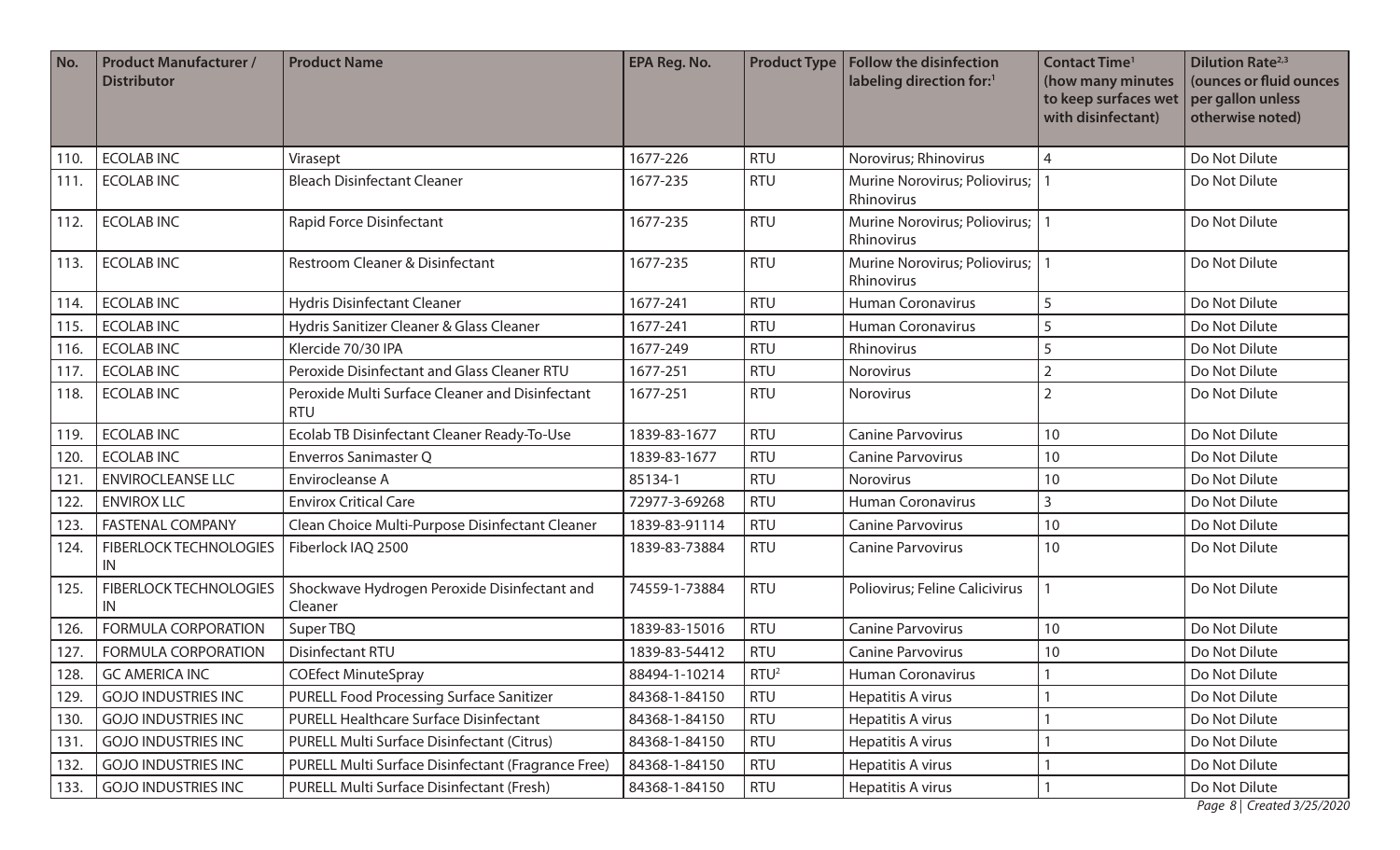| No.  | <b>Product Manufacturer /</b><br><b>Distributor</b>              | <b>Product Name</b>                                                     | <b>EPA Reg. No.</b> | <b>Product Type</b> | Follow the disinfection<br>labeling direction for:1 | <b>Contact Time<sup>1</sup></b><br>(how many minutes<br>to keep surfaces wet<br>with disinfectant) | <b>Dilution Rate</b> <sup>2,3</sup><br>(ounces or fluid ounces<br>per gallon unless<br>otherwise noted) |
|------|------------------------------------------------------------------|-------------------------------------------------------------------------|---------------------|---------------------|-----------------------------------------------------|----------------------------------------------------------------------------------------------------|---------------------------------------------------------------------------------------------------------|
| 134. | <b>GOJO INDUSTRIES INC</b>                                       | <b>PURELL Professional Surface Disinfectant</b>                         | 84368-1-84150       | <b>RTU</b>          | Hepatitis A virus                                   |                                                                                                    | Do Not Dilute                                                                                           |
| 135. | <b>GRIFFIN BROS INC</b>                                          | Fresh-Ette Lemon                                                        | 1839-83-1770        | <b>RTU</b>          | <b>Canine Parvovirus</b>                            | 10                                                                                                 | Do Not Dilute                                                                                           |
| 136. | <b>GTECH SPORT INC</b>                                           | <b>Tech Clean</b>                                                       | 6836-152-92623      | <b>RTU</b>          | Norovirus                                           | 10                                                                                                 | Do Not Dilute                                                                                           |
| 137. | <b>H B FULLER</b><br><b>CONSTRUCTION</b><br><b>PRODUCTS</b>      | Foster First Defense Disinfectant Ready-To-Use                          | 6836-152-63836      | <b>RTU</b>          | <b>Norovirus</b>                                    | 10                                                                                                 | Do Not Dilute                                                                                           |
| 138. | <b>HALOSIL INTERNATIONAL</b><br><b>INC</b>                       | HaloMist                                                                | 84526-6             | <b>RTU</b>          | Feline calicivirus; Minute<br>virus of men          | 10                                                                                                 | Do Not Dilute                                                                                           |
| 139. | <b>HILLYARD INDUSTRIES INC</b>                                   | QT-TB                                                                   | 1839-83-1658        | <b>RTU</b>          | <b>Canine Parvovirus</b>                            | 10                                                                                                 | Do Not Dilute                                                                                           |
| 140. | <b>HOMECARE LABS</b>                                             | Spic & Span Everyday Antibacterial Cleaner Fresh<br><b>Citrus Scent</b> | 6836-152-80306      | <b>RTU</b>          | Norovirus                                           | 10                                                                                                 | Do Not Dilute                                                                                           |
| 141. | <b>HU-FRIEDY MFG CO INC</b>                                      | AdvantaClear Surface Disinfectant                                       | 70144-5-75372       | <b>RTU</b>          | <b>Human Coronavirus</b>                            | $\overline{2}$                                                                                     | Do Not Dilute                                                                                           |
| 142. | <b>INTEGRATED MEDICAL</b><br>SYSTEMS INTERNATIONAL<br><b>INC</b> | Spectra-Soak                                                            | 1130-15-74112       | <b>RTU</b>          | Rotavirus                                           | 3                                                                                                  | Do Not Dilute                                                                                           |
| 143. | <b>INTERLINE BRANDS INC</b>                                      | Renown Disinfecting Multi-Surface & Glass Cleaner                       | 10324-85-75842      | RTU <sup>2</sup>    | <b>Human Coronavirus</b>                            | 10                                                                                                 | Do Not Dilute                                                                                           |
| 144. | <b>INTERLINE BRANDS INC</b>                                      | Renown Non-Acid Bowl Cleaner                                            | 10324-85-75842      | RTU <sup>2</sup>    | <b>Human Coronavirus</b>                            | 10                                                                                                 | Do Not Dilute                                                                                           |
| 145. | <b>ITW PRO BRANDS</b>                                            | Dymon Do-It All Brand Foaming Germicidal Cleaner                        | 44446-23-11694      | <b>RTU</b>          | Canine parvovirus                                   | 10                                                                                                 | Do Not Dilute                                                                                           |
| 146. | <b>ITW TEXWIPE</b>                                               | TX 650 Tex Q Disinfectant                                               | 10324-85-46552      | RTU <sup>2</sup>    | <b>Human Coronavirus</b>                            | 10                                                                                                 | Do Not Dilute                                                                                           |
| 147. | <b>KAY CHEMICAL COMPANY</b>                                      | Specialty Disinfectant and Cleaner RTU                                  | 1839-83-5389        | <b>RTU</b>          | <b>Canine Parvovirus</b>                            | 10                                                                                                 | Do Not Dilute                                                                                           |
| 148. | KING RESEARCH INC                                                | <b>Barbicide Spray</b>                                                  | 46781-6-954         | <b>RTU</b>          | <b>Human Coronavirus</b>                            | $\overline{2}$                                                                                     | Do Not Dilute                                                                                           |
| 149. | <b>KROGER COMPANY</b>                                            | Home Sense Multi-Surface Antibacterial Cleaner -<br>Lemon Scent         | 10324-85-65948      | RTU <sup>2</sup>    | <b>Human Coronavirus</b>                            | 10                                                                                                 | Do Not Dilute                                                                                           |
| 150. | <b>MADA MEDICAL</b><br>PRODUCTS INC                              | Madacide-FD Germicidal Solution                                         | 1130-15-11703       | <b>RTU</b>          | Rotavirus                                           | 3                                                                                                  | Do Not Dilute                                                                                           |
| 151. | <b>MADA MEDICAL</b><br>PRODUCTS INC                              | Madacide-1 Hospital Disinfectant/Decontaminant<br>Cleaner               | 1839-83-11703       | <b>RTU</b>          | <b>Canine Parvovirus</b>                            | 10                                                                                                 | Do Not Dilute                                                                                           |
| 152. | <b>MCKESSON MEDICAL-</b><br><b>SURGICAL</b>                      | McKesson Germicidal Cleaner                                             | 70144-1-80366       | <b>RTU</b>          | Rotavirus; Rhinovirus Type<br>14                    | $\overline{2}$                                                                                     | Do Not Dilute                                                                                           |
| 153. | <b>MEDELA LLC</b>                                                | Medela Disinfectant Spray                                               | 89896-2-62460       | <b>RTU</b>          | Human Coronavirus                                   | 10                                                                                                 | Do Not Dilute                                                                                           |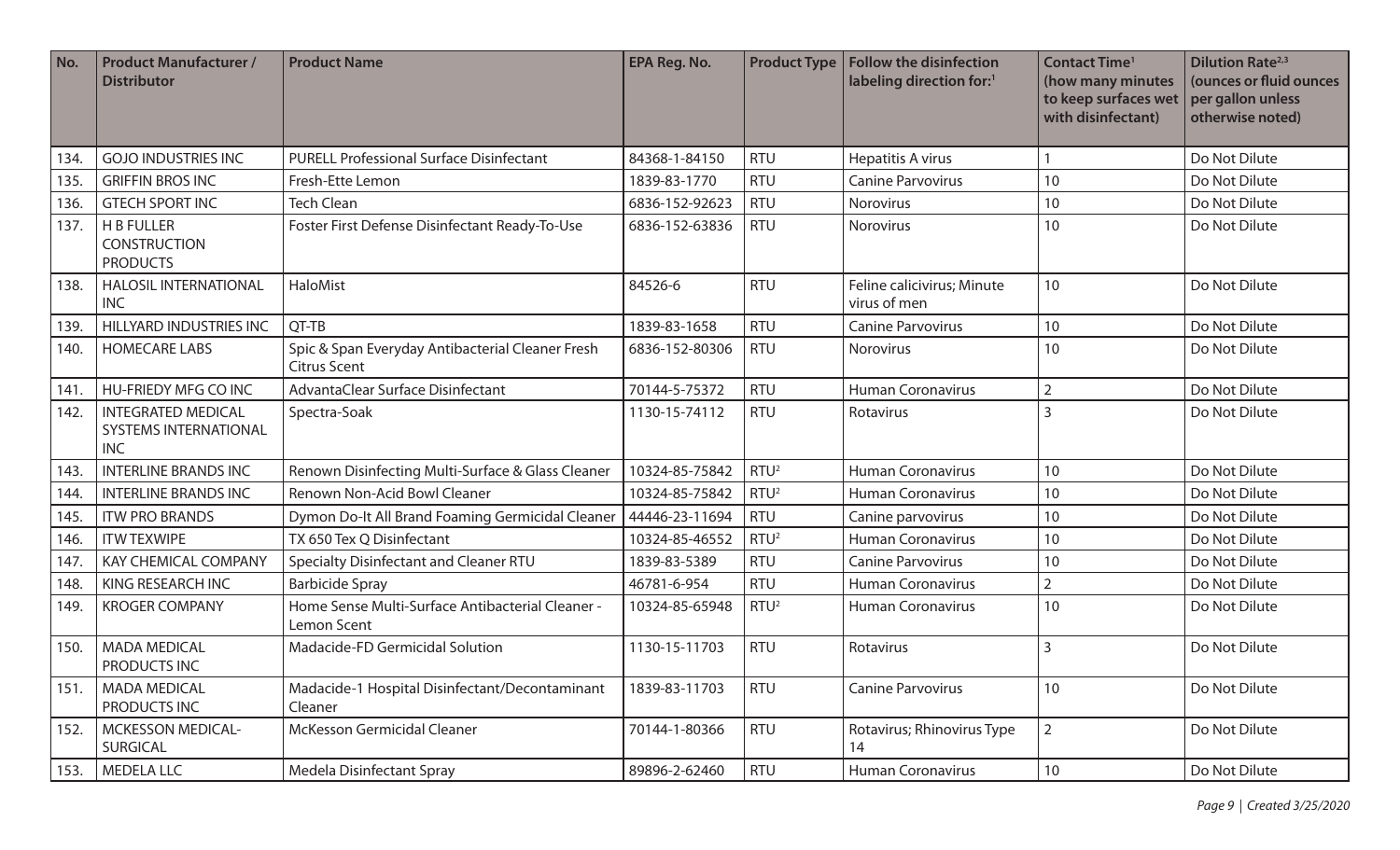| No.  | <b>Product Manufacturer /</b><br><b>Distributor</b> | <b>Product Name</b>                                                              | <b>EPA Reg. No.</b> | <b>Product Type</b> | <b>Follow the disinfection</b><br>labeling direction for:1 | <b>Contact Time<sup>1</sup></b><br>(how many minutes<br>to keep surfaces wet<br>with disinfectant) | <b>Dilution Rate</b> <sup>2,3</sup><br>(ounces or fluid ounces<br>per gallon unless<br>otherwise noted) |
|------|-----------------------------------------------------|----------------------------------------------------------------------------------|---------------------|---------------------|------------------------------------------------------------|----------------------------------------------------------------------------------------------------|---------------------------------------------------------------------------------------------------------|
| 154. | <b>MEDELA LLC</b>                                   | Medela Quick Clean Breast Pump & Accessory<br>Sanitizer                          | 89896-2-62460       | <b>RTU</b>          | <b>Human Coronavirus</b>                                   | 10                                                                                                 | Do Not Dilute                                                                                           |
| 155. | <b>MEDICAL CHEMICAL</b><br><b>CORPORATION</b>       | Solucide Hard Surface Disinfectant Spray                                         | 1839-83-15136       | <b>RTU</b>          | <b>Canine Parvovirus</b>                                   | 10                                                                                                 | Do Not Dilute                                                                                           |
| 156. | MEDLINE INDUSTRIES INC                              | <b>Meritz Plus Germicidal Solution</b>                                           | 1130-15-37549       | <b>RTU</b>          | Rotavirus                                                  | $\overline{3}$                                                                                     | Do Not Dilute                                                                                           |
| 157. | MEDLINE INDUSTRIES INC                              | Medline Microf-Kill R2                                                           | 1839-220-37549      | <b>RTU</b>          | Poliovirus                                                 | 5                                                                                                  | Do Not Dilute                                                                                           |
| 158. | <b>MEDLINE INDUSTRIES INC</b>                       | Micro-Kill Bleach Germicidal Bleach Solution                                     | 37549-2             | <b>RTU</b>          | Norovirus                                                  | 0.5                                                                                                | Do Not Dilute                                                                                           |
| 159. | <b>METREX RESEARCH</b>                              | <b>Metrex CaviCide AF</b>                                                        | 1839-225-46781      | <b>RTU</b>          | <b>Human Coronavirus</b>                                   | 5                                                                                                  | Do Not Dilute                                                                                           |
| 160. | <b>METREX RESEARCH</b>                              | Metrex CaviCide1                                                                 | 46781-12            | <b>RTU</b>          | Adenovirus; Rotavirus; Feline   3<br>Calicivirus           |                                                                                                    | Do Not Dilute                                                                                           |
| 161. | <b>METREX RESEARCH</b>                              | CaviCide Bleach                                                                  | 46781-15            | <b>RTU</b>          | Poliovirus; Rhinovirus                                     | $\overline{3}$                                                                                     | Do Not Dilute                                                                                           |
| 162. | <b>METREX RESEARCH</b>                              | Envirocide Surface Disinfectant Decontaminant<br>Cleaner                         | 46781-6             | <b>RTU</b>          | Human Coronavirus                                          | $\overline{2}$                                                                                     | Do Not Dilute                                                                                           |
| 163. | <b>METREX RESEARCH</b>                              | Metrex Cavicide Surface Disinfectant<br><b>Decontaminant Cleaner</b>             | 46781-6             | <b>RTU</b>          | <b>Human Coronavirus</b>                                   | $\overline{2}$                                                                                     | Do Not Dilute                                                                                           |
| 164. | <b>METREX RESEARCH</b>                              | Metrex Metriguard Surface Disinfectant<br><b>Decontaminant Cleaner</b>           | 46781-6             | <b>RTU</b>          | <b>Human Coronavirus</b>                                   | $\overline{2}$                                                                                     | Do Not Dilute                                                                                           |
| 165. | <b>METREX RESEARCH</b>                              | Henry Schein MaxiSpray Plus Surface Disinfectant<br><b>Decontaminant Cleaner</b> | 46781-6-10597       | <b>RTU</b>          | <b>Human Coronavirus</b>                                   | $\overline{2}$                                                                                     | Do Not Dilute                                                                                           |
| 166. | <b>METREX RESEARCH</b>                              | Benco Dental Z3 Surface Disinfectant/<br>Decontaminant Cleaner                   | 46781-6-35659       | <b>RTU</b>          | <b>Human Coronavirus</b>                                   | $\overline{2}$                                                                                     | Do Not Dilute                                                                                           |
| 167. | <b>METREX RESEARCH</b>                              | pdCare Surface Disinfectant Cleaner                                              | 46781-6-43100       | <b>RTU</b>          | <b>Human Coronavirus</b>                                   | $\overline{2}$                                                                                     | Do Not Dilute                                                                                           |
| 168. | <b>METREX RESEARCH</b>                              | pdCARE Surface Disinfectant Decontaminant<br>Cleaner                             | 46781-6-43100       | <b>RTU</b>          | <b>Human Coronavirus</b>                                   | $\overline{2}$                                                                                     | Do Not Dilute                                                                                           |
| 169. | <b>METREX RESEARCH</b>                              | Darby Surface Disinfectant Cleaner                                               | 46781-6-90812       | <b>RTU</b>          | <b>Human Coronavirus</b>                                   | $\overline{2}$                                                                                     | Do Not Dilute                                                                                           |
| 170. | <b>METREX RESEARCH</b>                              | Darby Surface Disinfectant Cleaner (Gallon Size)                                 | 46781-6-90812       | <b>RTU</b>          | <b>Human Coronavirus</b>                                   | $\overline{2}$                                                                                     | Do Not Dilute                                                                                           |
| 171. | <b>MICRO SCIENTIFIC LLC</b>                         | Opti-Cide 3                                                                      | 70144-1             | <b>RTU</b>          | Rotavirus; Rhinovirus Type<br>14                           | $\overline{2}$                                                                                     | Do Not Dilute                                                                                           |
| 172. | MICRO SCIENTIFIC LLC                                | Opti-Cide 3 Instrument Soak With Rust Inhibitor                                  | 70144-1             | <b>RTU</b>          | Rotavirus; Rhinovirus Type<br>14                           | $\overline{2}$                                                                                     | Do Not Dilute                                                                                           |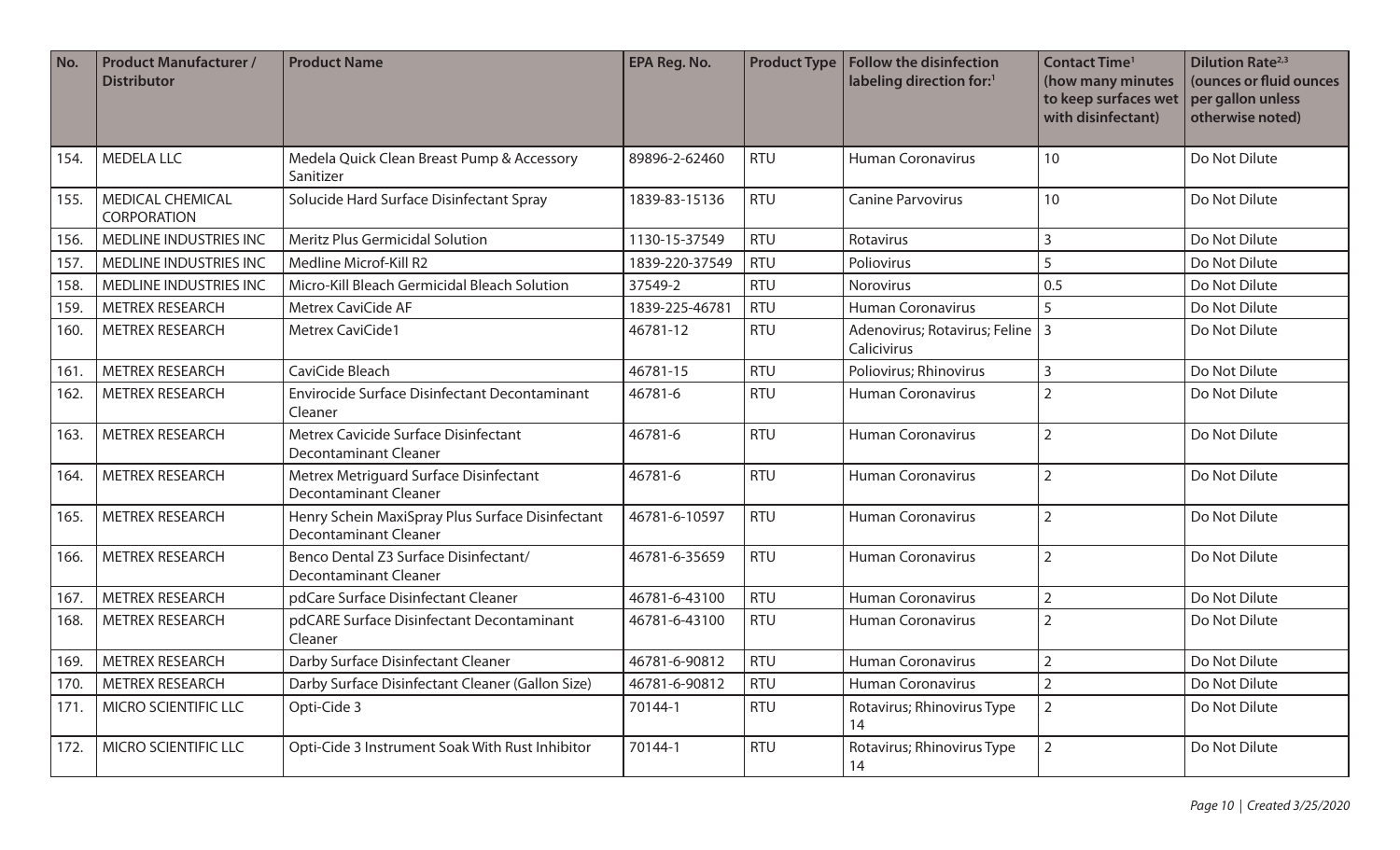| No.  | <b>Product Manufacturer /</b><br><b>Distributor</b> | <b>Product Name</b>                                                                     | <b>EPA Reg. No.</b> | <b>Product Type</b> | <b>Follow the disinfection</b><br>labeling direction for:1 | <b>Contact Time<sup>1</sup></b><br>(how many minutes<br>to keep surfaces wet<br>with disinfectant) | <b>Dilution Rate</b> <sup>2,3</sup><br>(ounces or fluid ounces<br>per gallon unless<br>otherwise noted) |
|------|-----------------------------------------------------|-----------------------------------------------------------------------------------------|---------------------|---------------------|------------------------------------------------------------|----------------------------------------------------------------------------------------------------|---------------------------------------------------------------------------------------------------------|
| 173. | MICRO-SCIENTIFIC<br><b>INDUSTRIES INC</b>           | Opti-Cide MAX Disinfectant Cleaner                                                      | 70144-5             | <b>RTU</b>          | <b>Human Coronavirus</b>                                   | $\overline{2}$                                                                                     | Do Not Dilute                                                                                           |
| 174. | <b>MICROBAN PRODUCTS</b><br><b>COMPANY</b>          | Protection That Lives On Microban Professional<br>Brand 24 Hour Sanitizing Spray        | 4091-20-42182       | <b>RTU</b>          | <b>Human Coronavirus</b>                                   |                                                                                                    | Do Not Dilute                                                                                           |
| 175. | <b>MICROBAN PRODUCTS</b><br><b>COMPANY</b>          | Protection That Lives on Microban Professional<br>Brand 24 Hour Multi-Purpose Cleaner   | 4091-21-42182       | <b>RTU</b>          | Rotavirus                                                  | 5                                                                                                  | Do Not Dilute                                                                                           |
| 176. | <b>MICROBAN PRODUCTS</b><br><b>COMPANY</b>          | Protection That Lives On Microban Professional<br><b>Brand 24 Hour Bathroom Cleaner</b> | 4091-22-42182       | <b>RTU</b>          | Rhinovirus                                                 | 5                                                                                                  | Do Not Dilute                                                                                           |
| 177. | <b>MIDLAB INC</b>                                   | Prime Source Luster Non-Acid Bowl Cleaner/<br>Disinfectant                              | 10324-85-68613      | RTU <sup>2</sup>    | <b>Human Coronavirus</b>                                   | 10                                                                                                 | Do Not Dilute                                                                                           |
| 178. | <b>MIDLAB INC</b>                                   | Bright Solutions Lemon Zip Disinfectant RTU                                             | 1839-83-75473       | <b>RTU</b>          | <b>Canine Parvovirus</b>                                   | 10                                                                                                 | Do Not Dilute                                                                                           |
| 179. | <b>MULTI-CLEAN</b>                                  | Multi-Clean Microcide TB Disinfectant Cleaner                                           | 1839-83-5449        | <b>RTU</b>          | <b>Canine Parvovirus</b>                                   | 10                                                                                                 | Do Not Dilute                                                                                           |
| 180. | MULTIPET INTERNATIONAL<br><b>INC</b>                | Komodo-San Cleaner and Deodorizer                                                       | 6836-152-44543      | <b>RTU</b>          | <b>Norovirus</b>                                           | 10                                                                                                 | Do Not Dilute                                                                                           |
| 181. | <b>NATUREAL LLC</b>                                 | <b>Bioesque Botanical Disinfectant Solution</b>                                         | 87742-1-92595       | <b>RTU</b>          | <b>Norovirus</b>                                           | 4                                                                                                  | Do Not Dilute                                                                                           |
| 182. | <b>NATUREAL LLC</b>                                 | Joy Mangano Miracle Clean Multi-Surface<br>Disinfectant & Cleaner (Fresh Linen)         | 87742-1-92595       | <b>RTU</b>          | Norovirus                                                  | 4                                                                                                  | Do Not Dilute                                                                                           |
| 183. | <b>NATUREAL LLC</b>                                 | Joy Mangano Miracle Clean Multi-Surface<br>Disinfectant & Cleaner (Orange Blossom)      | 87742-1-92595       | <b>RTU</b>          | Norovirus                                                  | $\overline{4}$                                                                                     | Do Not Dilute                                                                                           |
| 184. | <b>NATUREAL LLC</b>                                 | Joy Mangano Miracle Clean Multi-Surface<br>Disinfectant & Cleaner (Spring Meadow)       | 87742-1-92595       | <b>RTU</b>          | Norovirus                                                  | $\overline{4}$                                                                                     | Do Not Dilute                                                                                           |
| 185. | <b>NATUREAL LLC</b>                                 | Joy Mangano Miracle Clean Multi-Surface<br>Disinfectant & Cleaner (Warm Vanilla)        | 87742-1-92595       | <b>RTU</b>          | Norovirus                                                  | 4                                                                                                  | Do Not Dilute                                                                                           |
| 186. | NU-CALGON WHOLESALER<br><b>INC</b>                  | Evap-Fresh No Rinse Evaporator Coil Cleaner &<br>Disinfectant                           | 1839-83-65516       | <b>RTU</b>          | <b>Canine Parvovirus</b>                                   | 10                                                                                                 | Do Not Dilute                                                                                           |
| 187. | <b>NYCO PRODUCTS CO</b>                             | Sani-Spritz Spray                                                                       | 6836-152-8370       | <b>RTU</b>          | Norovirus                                                  | 10                                                                                                 | Do Not Dilute                                                                                           |
| 188. | PALMERO HEALTH CARE                                 | <b>DisCide ULTRA Disinfecting Spray</b>                                                 | 10492-5             | <b>RTU</b>          | <b>Human Coronavirus</b>                                   | 0.5                                                                                                | Do Not Dilute                                                                                           |
| 189. | PALMERO HEALTH CARE                                 | DisAseptic XRQ Ready To use Detergent<br><b>Disinfectant Pump Spray</b>                 | 1839-83-10492       | <b>RTU</b>          | <b>Canine Parvovirus</b>                                   | 10                                                                                                 | Do Not Dilute                                                                                           |
| 190. | <b>PARKER LABORATORIES INC</b>                      | <b>Protex Disinfectant Spray</b>                                                        | 6836-152-82613      | RTU                 | Norovirus                                                  | 10                                                                                                 | Do Not Dilute                                                                                           |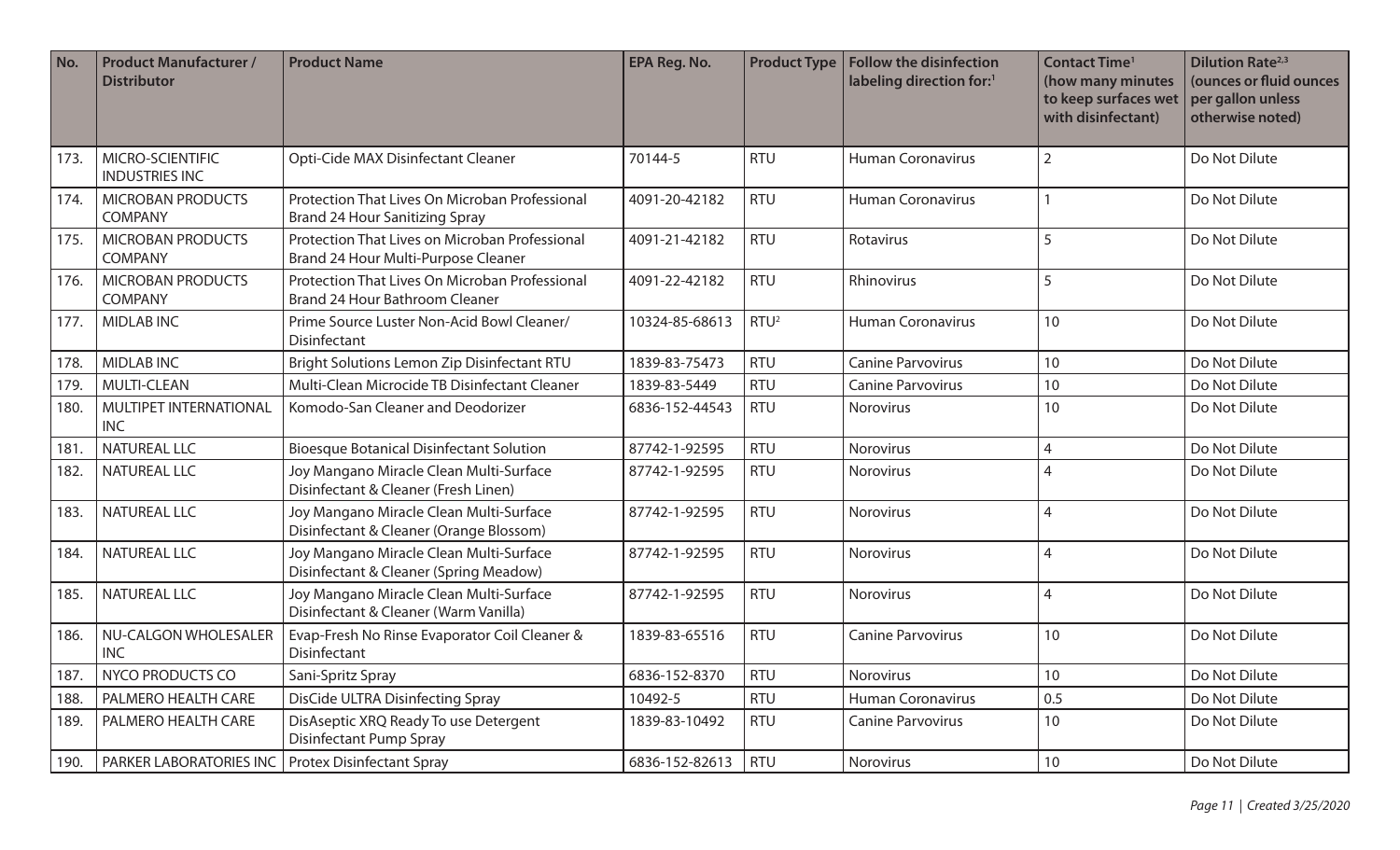| No.  | <b>Product Manufacturer /</b><br><b>Distributor</b>      | <b>Product Name</b>                                                                                     | <b>EPA Reg. No.</b> | <b>Product Type</b> | <b>Follow the disinfection</b><br>labeling direction for:1 | <b>Contact Time<sup>1</sup></b><br>(how many minutes<br>to keep surfaces wet<br>with disinfectant) | <b>Dilution Rate</b> <sup>2,3</sup><br>(ounces or fluid ounces<br>per gallon unless<br>otherwise noted) |
|------|----------------------------------------------------------|---------------------------------------------------------------------------------------------------------|---------------------|---------------------|------------------------------------------------------------|----------------------------------------------------------------------------------------------------|---------------------------------------------------------------------------------------------------------|
| 191  | PHARMACAL RESEARCH<br><b>LABS</b>                        | Quatricide TB                                                                                           | 1839-83-8714        | <b>RTU</b>          | <b>Canine Parvovirus</b>                                   | 10                                                                                                 | Do Not Dilute                                                                                           |
| 192. | PINE GLO PRODUCTS INC                                    | Antibacterial Lemon Fresh Pine Glo Kitchen &<br><b>Bathroom Cleaner &amp; Disinfectant</b>              | 6836-152-49827      | <b>RTU</b>          | Norovirus                                                  | 10                                                                                                 | Do Not Dilute                                                                                           |
| 193. | PINE GLO PRODUCTS INC                                    | Pine Glo Antibacterial Kitchen & Bathroom Cleaner                                                       | 6836-152-49827      | <b>RTU</b>          | Norovirus                                                  | 10                                                                                                 | Do Not Dilute                                                                                           |
| 194. | PINE GLO PRODUCTS INC                                    | Pine Glo Ocean Antibacterial Kitchen and Bathroom<br><b>Cleaner and Disinfectant</b>                    | 6836-152-49827      | <b>RTU</b>          | Norovirus                                                  | 10                                                                                                 | Do Not Dilute                                                                                           |
| 195. | PROCTER & GAMBLE CO<br>(3573)                            | Protection That Lives On Microban 24 Hour<br><b>Sanitizing Spray Citrus Scent</b>                       | 4091-20-3573        | <b>RTU</b>          | <b>Human Coronavirus</b>                                   |                                                                                                    | Do Not Dilute                                                                                           |
| 196. | PROCTER & GAMBLE CO<br>(3573)                            | Protection That Lives On Microban 24 Hour<br>Sanitizing Spray Fresh Scent                               | 4091-20-3573        | <b>RTU</b>          | <b>Human Coronavirus</b>                                   |                                                                                                    | Do Not Dilute                                                                                           |
| 197. | PROCTER & GAMBLE CO<br>(3573)                            | Protection That Lives On Microban 24 Hour<br><b>Bathroom Cleaner Citrus Scent</b>                       | 4091-22-3573        | <b>RTU</b>          | Rhinovirus                                                 | 5                                                                                                  | Do Not Dilute                                                                                           |
| 198. | PROCTER & GAMBLE CO<br>(3573)                            | Protection That Lives On Microban 24 Hour<br><b>Bathroom Cleaner Fresh Scent</b>                        | 4091-22-3573        | <b>RTU</b>          | Rhinovirus                                                 | 5                                                                                                  | Do Not Dilute                                                                                           |
| 199. | PROFESSIONAL<br><b>DISPOSABLES</b><br>INTERNATIONAL, INC | Sani-Hypercide Germicidal Spray                                                                         | 9480-14             | <b>RTU</b>          | Norovirus                                                  |                                                                                                    | Do Not Dilute                                                                                           |
| 200  | <b>PURE BIOSCIENCE</b>                                   | Pure Hard Surface (Commercial Line)                                                                     | 72977-5-73912       | <b>RTU</b>          | <b>Human Coronavirus</b>                                   |                                                                                                    | Do Not Dilute                                                                                           |
| 201. | <b>PURE BIOSCIENCE</b>                                   | Pure Hard Surface (Consumer)                                                                            | 72977-5-73912       | <b>RTU</b>          | <b>Human Coronavirus</b>                                   |                                                                                                    | Do Not Dilute                                                                                           |
| 202. | PURE GREEN LLC                                           | Puregreen 24                                                                                            | 72977-3-84364       | <b>RTU</b>          | <b>Human Coronavirus</b>                                   | 3                                                                                                  | Do Not Dilute                                                                                           |
| 203. | <b>RECKITT BENCKISER</b>                                 | Bathroom Cleaner Mango & Hibiscus Scent Lysol<br>Brand Kills 99.9% of Viruses & Bacteria                | 675-55              | <b>RTU</b>          | Poliovirus                                                 | $\sqrt{2}$                                                                                         | Do Not Dilute                                                                                           |
| 204. | <b>RECKITT BENCKISER</b>                                 | Lysol Brand III Kills 99.9% of Viruses & Bacteria<br>Power Bathroom Cleaner Soap Scum & Shine           | 675-55              | <b>RTU</b>          | Poliovirus                                                 | 5                                                                                                  | Do Not Dilute                                                                                           |
|      | 205. RECKITT BENCKISER                                   | Professional Lysol Brand II Disinfectant Basin Tub & 675-55<br><b>Tile Cleaner</b>                      |                     | <b>RTU</b>          | Poliovirus                                                 | C                                                                                                  | Do Not Dilute                                                                                           |
| 206. | <b>RECKITT BENCKISER</b>                                 | Professional Lysol Brand Kills 99.9% of Viruses &<br>Bacteria Disinfectant Bathroom Cleaner Fresh Clean | 675-55              | <b>RTU</b>          | Poliovirus                                                 | 5                                                                                                  | Do Not Dilute                                                                                           |
| 207. | <b>RECKITT BENCKISER</b>                                 | Lysol Brand Kills 99.9% of Viruses & Bacteria Daily<br>Cleanser                                         | 777-131             | <b>RTU</b>          | <b>Human Coronavirus</b>                                   | 10                                                                                                 | Do Not Dilute                                                                                           |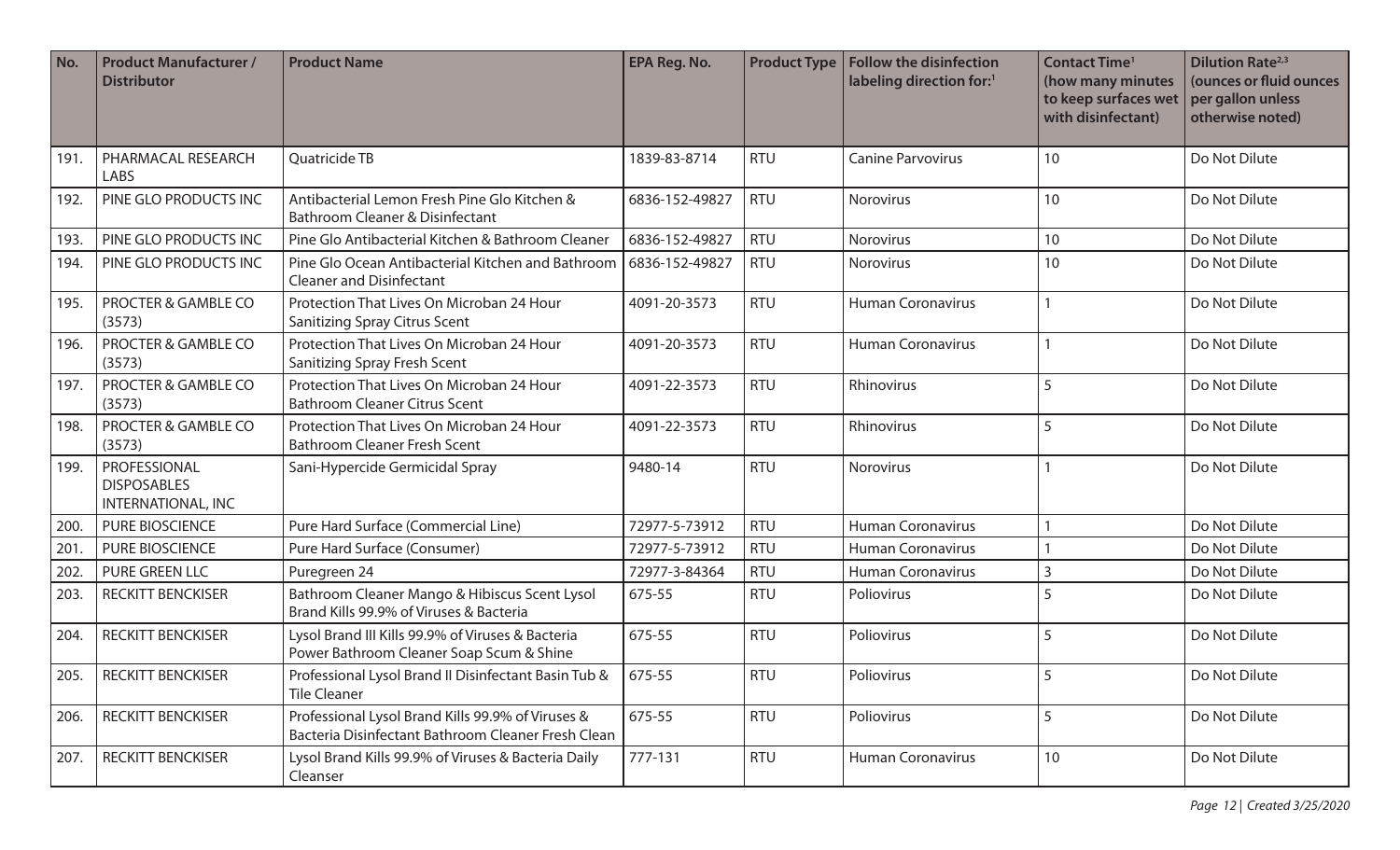| No.  | <b>Product Manufacturer /</b><br><b>Distributor</b> | <b>Product Name</b>                                                                                        | <b>EPA Reg. No.</b> | <b>Product Type</b> | <b>Follow the disinfection</b><br>labeling direction for: <sup>1</sup> | <b>Contact Time<sup>1</sup></b><br>(how many minutes<br>to keep surfaces wet<br>with disinfectant) | <b>Dilution Rate</b> <sup>2,3</sup><br>(ounces or fluid ounces<br>per gallon unless<br>otherwise noted) |
|------|-----------------------------------------------------|------------------------------------------------------------------------------------------------------------|---------------------|---------------------|------------------------------------------------------------------------|----------------------------------------------------------------------------------------------------|---------------------------------------------------------------------------------------------------------|
| 208. | <b>RECKITT BENCKISER</b>                            | Toilet Bowl Cleaner VII Atlantic Fresh Scent Lysol<br>Brand Kills 99.9% of Viruses & Bacteria              | 777-132             | <b>RTU</b>          | Poliovirus Type 1                                                      | 10                                                                                                 | Do Not Dilute                                                                                           |
| 209. | <b>RECKITT BENCKISER</b>                            | Toilet Bowl Cleaner VII Lavender Fields Scent Lysol<br>Brand Kills 99.9% of Viruses & Bacteria             | 777-132             | <b>RTU</b>          | Poliovirus Type 1                                                      | 10                                                                                                 | Do Not Dilute                                                                                           |
| 210. | <b>RECKITT BENCKISER</b>                            | Disinfectant Spray III Driftwood Waters Scent Lysol<br>Brand Kills 99.9% of Viruses & Bacteria             | 777-136             | <b>RTU</b>          | <b>Human Coronavirus</b>                                               | 0.5                                                                                                | Do Not Dilute                                                                                           |
| 211. | <b>RECKITT BENCKISER</b>                            | Disinfectant Spray III Freshcut Herbs & Jasmine<br>Scent Lysol Brand Kills 99.9% of Viruses & Bacteria     | 777-136             | <b>RTU</b>          | <b>Human Coronavirus</b>                                               | 0.5                                                                                                | Do Not Dilute                                                                                           |
| 212. | <b>RECKITT BENCKISER</b>                            | Disinfectant Spray III Tropical Breeze Scent Lysol<br>Brand Kills 99.9% of Viruses & Bacteria              | 777-136             | <b>RTU</b>          | <b>Human Coronavirus</b>                                               | 0.5                                                                                                | Do Not Dilute                                                                                           |
| 213. | <b>RECKITT BENCKISER</b>                            | All Purpose Cleaner Berry & Basil Scent Lysol Brand<br>Kills 99.9% of Viruses & Bacteria                   | 777-66              | <b>RTU</b>          | <b>Human Coronavirus</b>                                               | $\overline{2}$                                                                                     | Do Not Dilute                                                                                           |
| 214. | <b>RECKITT BENCKISER</b>                            | All Purpose Cleaner Green Apple & Aloe Scent Lysol<br>Brand Kills 99.9% of Viruses & Bacteria              | 777-66              | <b>RTU</b>          | Human Coronavirus                                                      | $\overline{2}$                                                                                     | Do Not Dilute                                                                                           |
| 215. | <b>RECKITT BENCKISER</b>                            | All Purpose Cleaner Mandarin & Ginger Lily Scent<br>Lysol Brand Kills 99.9% of Viruses & Bacteria          | 777-66              | <b>RTU</b>          | <b>Human Coronavirus</b>                                               | $\overline{2}$                                                                                     | Do Not Dilute                                                                                           |
| 216. | <b>RECKITT BENCKISER</b>                            | All Purpose Cleaner Mango & Hibiscus Scent Lysol<br>Brand Kills 99.9% of Viruses & Bacteria                | 777-66              | <b>RTU</b>          | <b>Human Coronavirus</b>                                               | $\overline{2}$                                                                                     | Do Not Dilute                                                                                           |
| 217. | <b>RECKITT BENCKISER</b>                            | Berry and Basil Scent Lysol Brand II Kills 99.9% Virus<br>& Bact. All Purpose Cleaner Complete Clean       | 777-66              | <b>RTU</b>          | <b>Human Coronavirus</b>                                               | $\overline{2}$                                                                                     | Do Not Dilute                                                                                           |
| 218. | <b>RECKITT BENCKISER</b>                            | Lysol Brand II Kills 99.9% of Viruses & Bacteria All<br>Purpose Cleaner Complete Clean Fresh Mnt Scent     | 777-66              | <b>RTU</b>          | <b>Human Coronavirus</b>                                               | $\overline{2}$                                                                                     | Do Not Dilute                                                                                           |
| 219. | <b>RECKITT BENCKISER</b>                            | Lysol Brand II Kills 99.9% of Viruses & Bacteria All<br>Purpose Clnr Complete Clean Lemon Breeze Scent     | 777-66              | <b>RTU</b>          | Human Coronavirus                                                      | $\overline{2}$                                                                                     | Do Not Dilute                                                                                           |
| 220. | <b>RECKITT BENCKISER</b>                            | Lysol Brand II Kills 99.9% Virus & Bact All Purp<br>Cleaner Comp Clean Cherry Blosm & Pomegranate<br>Scent | 777-66              | <b>RTU</b>          | <b>Human Coronavirus</b>                                               | $\overline{2}$                                                                                     | Do Not Dilute                                                                                           |
| 221. | <b>RECKITT BENCKISER</b>                            | Tropical Scent Lysol Brand II Kills 99.9% Virus & Bact. 777-66<br>All Purpose Cleaner Complete Clean       |                     | <b>RTU</b>          | <b>Human Coronavirus</b>                                               | $\overline{2}$                                                                                     | Do Not Dilute                                                                                           |
| 222. | <b>RECKITT BENCKISER</b>                            | Citrus Scent Professional Lysol Brand Disinfectant<br>Antibacterial Kitchen Cleaner                        | 777-66-675          | <b>RTU</b>          | Human Coronavirus                                                      | $\overline{2}$                                                                                     | Do Not Dilute                                                                                           |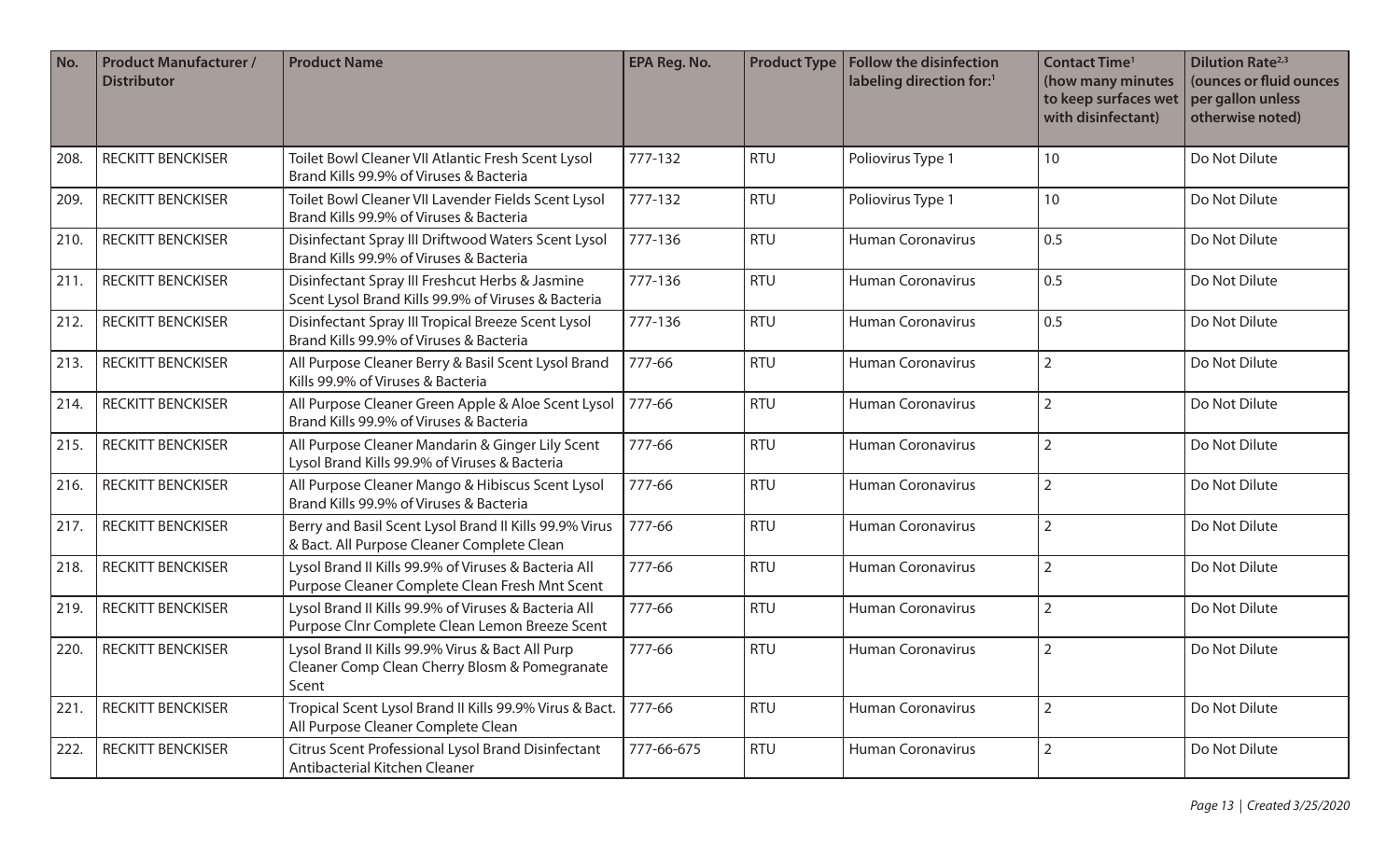| No.  | <b>Product Manufacturer /</b><br><b>Distributor</b> | <b>Product Name</b>                                                                                     | <b>EPA Reg. No.</b> | <b>Product Type</b> | <b>Follow the disinfection</b><br>labeling direction for: <sup>1</sup> | <b>Contact Time<sup>1</sup></b><br>(how many minutes<br>to keep surfaces wet<br>with disinfectant) | <b>Dilution Rate</b> <sup>2,3</sup><br>(ounces or fluid ounces<br>per gallon unless<br>otherwise noted) |
|------|-----------------------------------------------------|---------------------------------------------------------------------------------------------------------|---------------------|---------------------|------------------------------------------------------------------------|----------------------------------------------------------------------------------------------------|---------------------------------------------------------------------------------------------------------|
| 223. | <b>RECKITT BENCKISER</b>                            | Professional Lysol Brand Kills 99.9% Of Viruses &<br>Bacteria Disinfectant Kitchen Cleaner Fresh Citrus | 777-66-675          | <b>RTU</b>          | <b>Human Coronavirus</b>                                               | $\overline{2}$                                                                                     | Do Not Dilute                                                                                           |
| 224. | <b>RECKITT BENCKISER</b>                            | Professional Vani-Sol Bulk Disinfectant Washroom<br>Cleaner II                                          | 777-66-675          | <b>RTU</b>          | <b>Human Coronavirus</b>                                               | $\overline{2}$                                                                                     | Do Not Dilute                                                                                           |
| 225. | <b>RECKITT BENCKISER</b>                            | Lysol Brand Kills 99.9% of Viruses & Bacteria Clean &<br>Fresh Toilet Bowl Cleaner Country Scent        | 777-70              | <b>RTU</b>          | Rotavirus                                                              | 0.5                                                                                                | Do Not Dilute                                                                                           |
| 226. | <b>RECKITT BENCKISER</b>                            | Lysol Brand Kills 99.9% of Viruses & Bacteria Clean &<br>Fresh Toilet Bowl Cleaner Lavender Fields      | 777-70              | <b>RTU</b>          | Rotavirus                                                              | 0.5                                                                                                | Do Not Dilute                                                                                           |
| 227. | <b>RECKITT BENCKISER</b>                            | Lysol Brand Kills 99.9% of Viruses & Bacteria Clean &<br>Fresh Toilet Bowl Cleaner Ocean Fresh          | 777-70              | <b>RTU</b>          | Rotavirus                                                              | 0.5                                                                                                | Do Not Dilute                                                                                           |
| 228. | <b>RECKITT BENCKISER</b>                            | Toilet Bowl Cleaner Forest Rain Scent Lysol Brand<br>Kills 99.9% of Viruses & Bacteria                  | 777-70              | <b>RTU</b>          | Rotavirus                                                              | 0.5                                                                                                | Do Not Dilute                                                                                           |
| 229. | <b>RECKITT BENCKISER</b>                            | Toilet Bowl Cleaner Lavender Fields Scent Lysol<br>Brand Kills 99.9% of Viruses & Bacteria              | 777-70              | <b>RTU</b>          | Rotavirus                                                              | 0.5                                                                                                | Do Not Dilute                                                                                           |
| 230. | <b>RECKITT BENCKISER</b>                            | Toilet Bowl Cleaner Mango & Hibiscus Scent Lysol<br>Brand Kills 99.9% of Viruses & Bacteria             | 777-70              | <b>RTU</b>          | Rotavirus                                                              | 0.5                                                                                                | Do Not Dilute                                                                                           |
| 231. | <b>RECKITT BENCKISER</b>                            | Toilet Bowl Cleaner Ocean Fresh Scent Lysol Brand<br>Kills 99.9% of Viruses & Bacteria                  | 777-70              | <b>RTU</b>          | Rotavirus                                                              | 0.5                                                                                                | Do Not Dilute                                                                                           |
| 232. | <b>RECKITT BENCKISER</b>                            | Lysol Brand Kills 99.9% of Viruses & Bacteria Lime &<br><b>Rust Toilet Bowl Cleaner</b>                 | 777-81              | <b>RTU</b>          | Poliovirus Type 1; Hepatitis<br>A virus                                | 10                                                                                                 | Do Not Dilute                                                                                           |
| 233. | <b>RECKITT BENCKISER</b>                            | Lysol Brand Kills 99.9% of Viruses & Bacteria Power<br><b>Toilet Bowl Cleaner</b>                       | 777-81              | <b>RTU</b>          | Poliovirus Type 1; Hepatitis<br>A virus                                | 10                                                                                                 | Do Not Dilute                                                                                           |
| 234. | <b>RECKITT BENCKISER</b>                            | Professional Lysol Brand Disinfectant Kills 99.9% of<br>Viruses & Bacteria Tlt Bwl Clnr Cmpl Cln Pwr    | 777-81-675          | <b>RTU</b>          | Poliovirus Type 1; Hepatitis<br>A virus                                | 10                                                                                                 | Do Not Dilute                                                                                           |
| 235. | <b>RECKITT BENCKISER</b>                            | Professional Lysol Brand Kills 99.9% of Viruses &<br>Bacteria Disinfectant Toilet Bowl Cleaner          | 777-81-675          | <b>RTU</b>          | Poliovirus Type 1; Hepatitis<br>A virus                                | 10                                                                                                 | Do Not Dilute                                                                                           |
| 236. | <b>RECKITT BENCKISER</b>                            | Lysol Brand Kills 99.9% Of Viruses & Bacteria Bleach<br>Multi-Purpose Cleaner                           | 777-83              | <b>RTU</b>          | Rhinovirus; Norovirus                                                  | 0.5                                                                                                | Do Not Dilute                                                                                           |
| 237. | <b>RECKITT BENCKISER</b>                            | Lysol Brand Kills 99.9% of Viruses & Bacteria Mold &<br>Mildew Blaster Bleach & Shine                   | 777-83              | <b>RTU</b>          | Rhinovirus; Norovirus                                                  | 0.5                                                                                                | Do Not Dilute                                                                                           |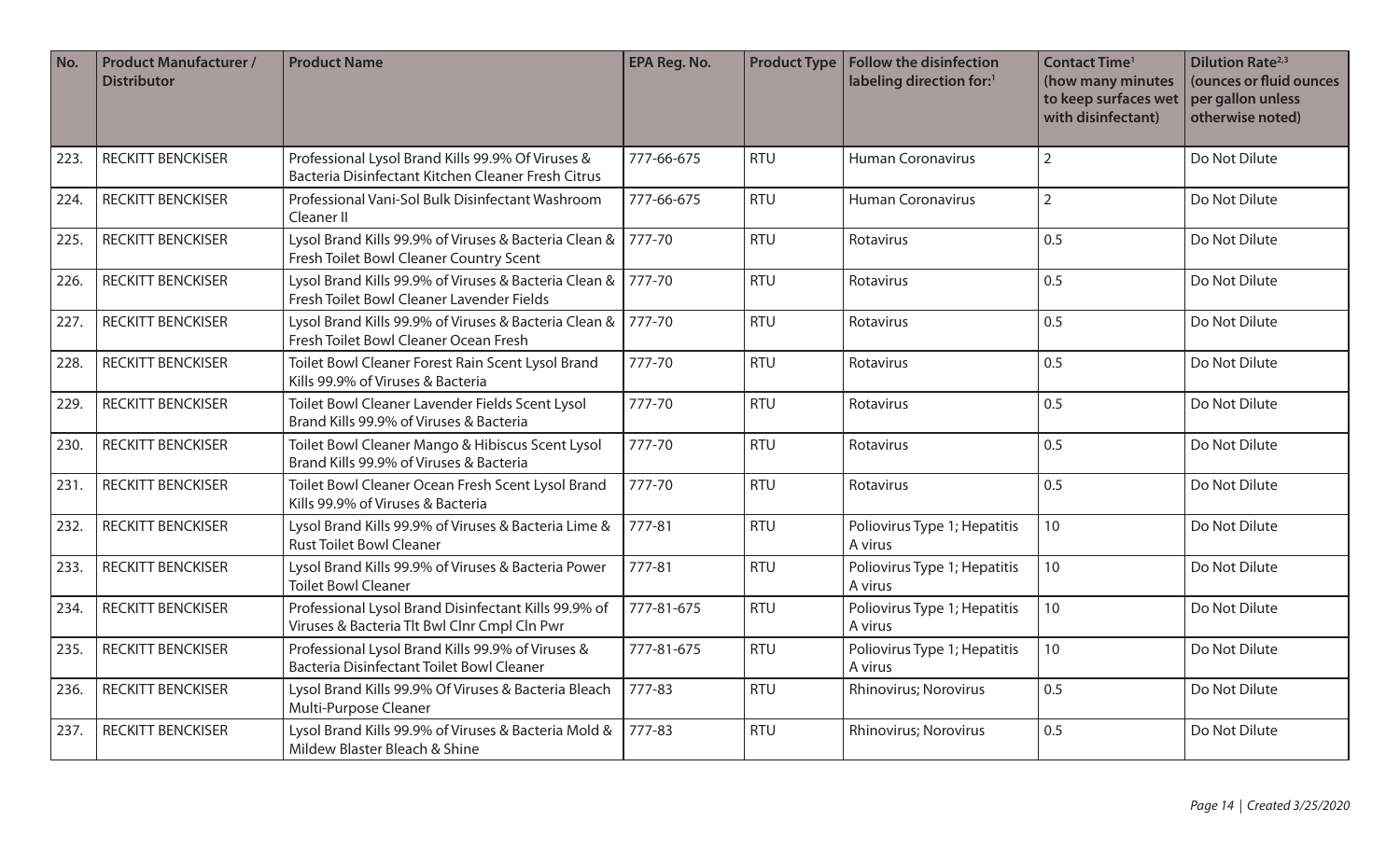| No.  | <b>Product Manufacturer /</b><br><b>Distributor</b> | <b>Product Name</b>                                                                                               | <b>EPA Reg. No.</b> | <b>Product Type</b> | <b>Follow the disinfection</b><br>labeling direction for:1 | <b>Contact Time<sup>1</sup></b><br>(how many minutes<br>to keep surfaces wet<br>with disinfectant) | <b>Dilution Rate</b> <sup>2,3</sup><br>(ounces or fluid ounces<br>per gallon unless<br>otherwise noted) |
|------|-----------------------------------------------------|-------------------------------------------------------------------------------------------------------------------|---------------------|---------------------|------------------------------------------------------------|----------------------------------------------------------------------------------------------------|---------------------------------------------------------------------------------------------------------|
| 238. | <b>RECKITT BENCKISER</b>                            | Lysol Brand Kills 99.9% Of Viruses & Bacteria Mold &<br><b>Mildew Foamer With Bleach</b>                          | 777-83              | <b>RTU</b>          | Rhinovirus; Norovirus                                      | 0.5                                                                                                | Do Not Dilute                                                                                           |
| 239. | <b>RECKITT BENCKISER</b>                            | Prof. Lysol Brand Kills 99.9% Of Viruses & Bacteria<br>Disinfectant All Purpose Cleaner With Bleach               | 777-83-675          | <b>RTU</b>          | Rhinovirus; Norovirus                                      | 0.5                                                                                                | Do Not Dilute                                                                                           |
| 240. | <b>RECKITT BENCKISER</b>                            | Lysol Brand II Kills 99.9% Of Viruses & Bacteria<br>Advanced Deep Clean All Purpose Cleaner Lemon<br><b>Breez</b> | 777-91              | <b>RTU</b>          | <b>Human Coronavirus</b>                                   | $\overline{2}$                                                                                     | Do Not Dilute                                                                                           |
| 241  | <b>RECKITT BENCKISER</b>                            | Lysol Brand II Kills 99.9% of Viruses & Bacteria<br>Antibacterial Kitchen Cleaner Complete Citrus<br>Scent        | 777-91              | <b>RTU</b>          | <b>Human Coronavirus</b>                                   | $\overline{2}$                                                                                     | Do Not Dilute                                                                                           |
| 242. | <b>RECKITT BENCKISER</b>                            | Lysol Brand II Kills 99.9% Of Viruses & Bacteria<br>Kitchen Pro Antibacterial Cleaner                             | 777-91              | <b>RTU</b>          | <b>Human Coronavirus</b>                                   | $\overline{2}$                                                                                     | Do Not Dilute                                                                                           |
| 243. | <b>RECKITT BENCKISER</b>                            | Lysol Brand II Kills 99.9% Of Viruses & Bacteria Ultra<br>Deep Clean All Purpose Cleaner Lemon Breez              | 777-91              | <b>RTU</b>          | <b>Human Coronavirus</b>                                   | $\overline{2}$                                                                                     | Do Not Dilute                                                                                           |
| 244. | <b>RECKITT BENCKISER</b>                            | Disinfectant Spray Berry & Basil Scent Lysol Brand<br>Kills 99.9% of Viruses & Bacteria                           | 777-99              | <b>RTU</b>          | <b>Norovirus</b>                                           | 10                                                                                                 | Do Not Dilute                                                                                           |
| 245. | <b>RECKITT BENCKISER</b>                            | Disinfectant Spray Driftwood Waters Scent Lysol<br>Brand Kills 99.9% of Viruses & Bacteria                        | 777-99              | <b>RTU</b>          | Norovirus                                                  | 10                                                                                                 | Do Not Dilute                                                                                           |
| 246. | <b>RECKITT BENCKISER</b>                            | Disinfectant Spray Freshcut Herbs & Jasmine Scent<br>Lysol Brand Kills 99.9% of Viruses & Bacteria                | 777-99              | <b>RTU</b>          | Norovirus                                                  | 10                                                                                                 | Do Not Dilute                                                                                           |
| 247. | <b>RECKITT BENCKISER</b>                            | Disinfectant Spray Green Apple & Aloe Scent Lysol<br>Brand Kills 99.9% of Viruses & Bacteria                      | 777-99              | <b>RTU</b>          | Norovirus                                                  | 10                                                                                                 | Do Not Dilute                                                                                           |
| 248. | <b>RECKITT BENCKISER</b>                            | Disinfectant Spray Mandarin & Ginger Lily Scent<br>Lysol Brand Kills 99.9% of Viruses & Bacteria                  | 777-99              | <b>RTU</b>          | Norovirus                                                  | 10                                                                                                 | Do Not Dilute                                                                                           |
| 249. | <b>RECKITT BENCKISER</b>                            | Disinfectant Spray Mango & Hibiscus Scent Lysol<br>Brand Kills 99.9% of Viruses & Bacteria                        | 777-99              | <b>RTU</b>          | Norovirus                                                  | 10                                                                                                 | Do Not Dilute                                                                                           |
| 250. | <b>RECKITT BENCKISER</b>                            | Disinfectant Spray Pear & Peony Scent Lysol Brand<br>Kills 99.9% of Viruses & Bacteria                            | 777-99              | <b>RTU</b>          | Norovirus                                                  | 10                                                                                                 | Do Not Dilute                                                                                           |
| 251. | <b>RECKITT BENCKISER</b>                            | Disinfectant Spray Tropical Breeze Scent Lysol Brand   777-99<br>Kills 99.9% of Viruses & Bacteria                |                     | <b>RTU</b>          | Norovirus                                                  | 10                                                                                                 | Do Not Dilute                                                                                           |
| 252. | <b>RECKITT BENCKISER</b>                            | Lysol Brand III Kills 99.9% of Viruses & Bacteria<br>Disinfectant Crisp Linen Scent                               | 777-99              | <b>RTU</b>          | Norovirus                                                  | 10                                                                                                 | Do Not Dilute                                                                                           |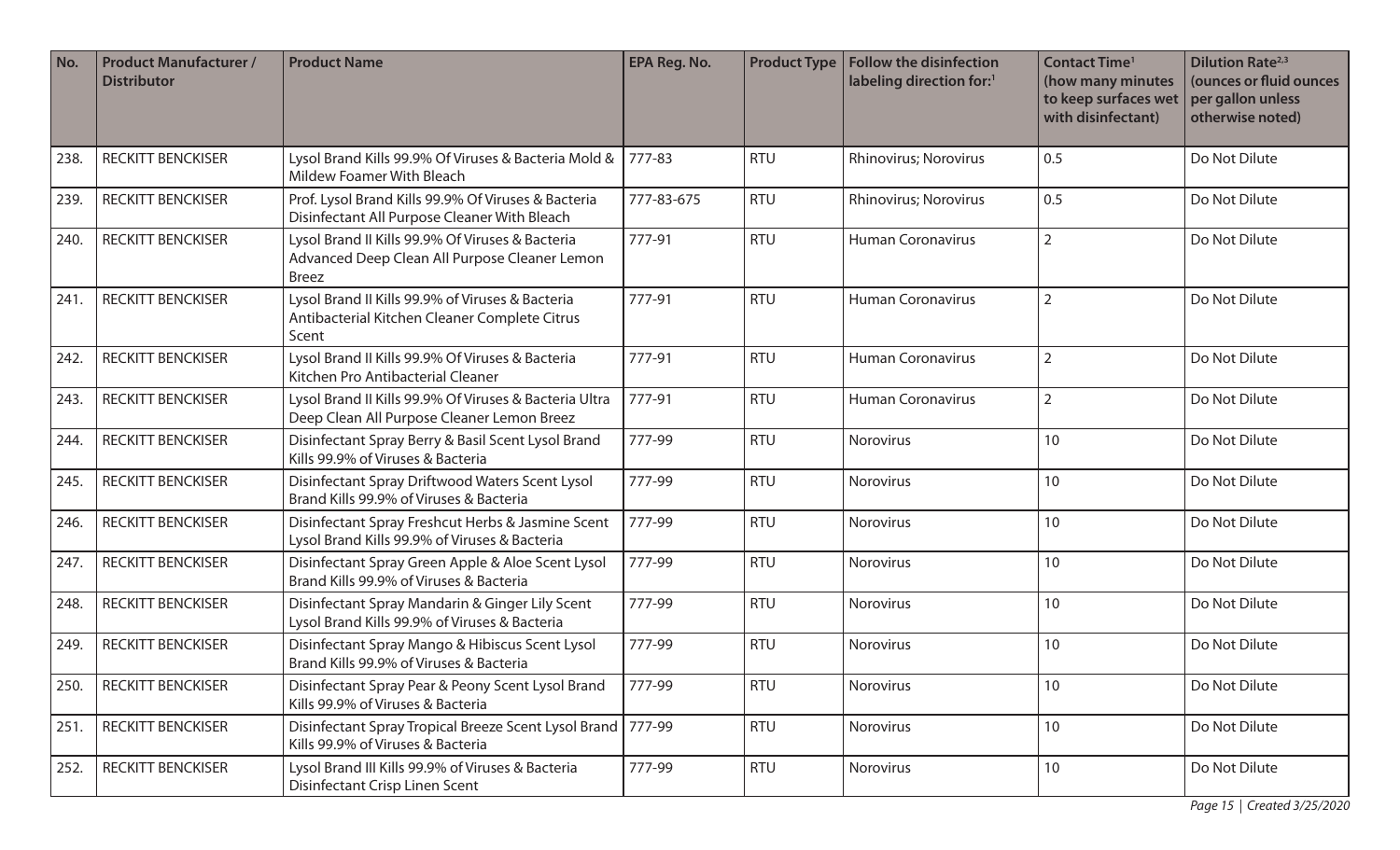| No.  | <b>Product Manufacturer /</b><br><b>Distributor</b> | <b>Product Name</b>                                                                                        | <b>EPA Reg. No.</b> | <b>Product Type</b> | <b>Follow the disinfection</b><br>labeling direction for:1 | <b>Contact Time<sup>1</sup></b><br>(how many minutes<br>to keep surfaces wet<br>with disinfectant) | <b>Dilution Rate</b> <sup>2,3</sup><br>(ounces or fluid ounces<br>per gallon unless<br>otherwise noted) |
|------|-----------------------------------------------------|------------------------------------------------------------------------------------------------------------|---------------------|---------------------|------------------------------------------------------------|----------------------------------------------------------------------------------------------------|---------------------------------------------------------------------------------------------------------|
| 253. | <b>RECKITT BENCKISER</b>                            | Lysol Brand III Kills 99.9% of Viruses & Bacteria<br><b>Disinfectant Spray</b>                             | 777-99              | <b>RTU</b>          | Norovirus                                                  | 10                                                                                                 | Do Not Dilute                                                                                           |
| 254. | <b>RECKITT BENCKISER</b>                            | Lysol Brand III Kills 99.9% of Viruses & Bacteria<br>Disinfectant Spray Citrus Meadows Scent               | 777-99              | <b>RTU</b>          | Norovirus                                                  | 10                                                                                                 | Do Not Dilute                                                                                           |
| 255. | <b>RECKITT BENCKISER</b>                            | Lysol Brand III Kills 99.9% of Viruses & Bacteria<br>Disinfectant Spray Crisp Mountain Air Scent           | 777-99              | <b>RTU</b>          | Norovirus                                                  | 10                                                                                                 | Do Not Dilute                                                                                           |
| 256. | <b>RECKITT BENCKISER</b>                            | Lysol Brand III Kills 99.9% of Viruses & Bacteria<br>Disinfectant Spray Early Morning Breeze Scent         | 777-99              | <b>RTU</b>          | Norovirus                                                  | 10                                                                                                 | Do Not Dilute                                                                                           |
| 257. | <b>RECKITT BENCKISER</b>                            | Lysol Brand III Kills 99.9% of Viruses & Bacteria<br>Disinfectant Spray for Baby's Room                    | 777-99              | <b>RTU</b>          | Norovirus                                                  | 10                                                                                                 | Do Not Dilute                                                                                           |
| 258. | <b>RECKITT BENCKISER</b>                            | Lysol Brand III Kills 99.9% of Viruses & Bacteria<br>Disinfectant Spray Jasmine & Rain Scent               | 777-99              | <b>RTU</b>          | <b>Norovirus</b>                                           | 10                                                                                                 | Do Not Dilute                                                                                           |
| 259. | <b>RECKITT BENCKISER</b>                            | Lysol Brand III Kills 99.9% of Viruses & Bacteria<br>Disinfectant Spray Spring Waterfall Scent             | 777-99              | <b>RTU</b>          | Norovirus                                                  | 10                                                                                                 | Do Not Dilute                                                                                           |
| 260. | <b>RECKITT BENCKISER</b>                            | Lysol Brand III Kills 99.9% of Viruses & Bacteria<br>Disinfectant Spray To Go Crisp Linen Scent            | 777-99              | <b>RTU</b>          | Norovirus                                                  | 10                                                                                                 | Do Not Dilute                                                                                           |
| 261. | <b>RECKITT BENCKISER</b>                            | Lysol Brand III Kills 99.9% of Viruses & Bacteria<br>Disinfectant Spray-Lemon Breeze Scent                 | 777-99              | <b>RTU</b>          | Norovirus                                                  | 10                                                                                                 | Do Not Dilute                                                                                           |
| 262. | <b>RECKITT BENCKISER</b>                            | Lysol Brand III Kills 99.9% Virus & Bact. Disinf. Spray<br>(Lightly Scented Adirondack Cool Air Scent)     | 777-99              | <b>RTU</b>          | Norovirus                                                  | 10                                                                                                 | Do Not Dilute                                                                                           |
| 263. | <b>RECKITT BENCKISER</b>                            | Lysol Brand III Kills 99.9% Virus & Bact. Disinf. Spray<br>(Lightly Scented Crystal Waters Scent)          | 777-99              | <b>RTU</b>          | Norovirus                                                  | 10                                                                                                 | Do Not Dilute                                                                                           |
| 264. | <b>RECKITT BENCKISER</b>                            | Lysol Brand III Kills 99.9% Virus & Bact. Disinf. Spray<br>Lightly Scented Serene Lavender Breeze Scent    | 777-99              | <b>RTU</b>          | Norovirus                                                  | 10                                                                                                 | Do Not Dilute                                                                                           |
| 265. | <b>RECKITT BENCKISER</b>                            | Lysol Brand III Kills 99% of Viruses & Bacteria<br>Disinfectant Spray Cherry Blossom & Pomegrante<br>Scent | 777-99              | <b>RTU</b>          | Norovirus                                                  | 10                                                                                                 | Do Not Dilute                                                                                           |
| 266. | <b>RECKITT BENCKISER</b>                            | Lysol Brand III I.C. Disinfectant Spray                                                                    | 777-99-675          | <b>RTU</b>          | Norovirus                                                  | 10                                                                                                 | Do Not Dilute                                                                                           |
| 267. | <b>RECKITT BENCKISER</b>                            | Prof. Lysol Brand III Kills 99.9% of Viruses & Bacteria<br>Disinfectant Spray Crystal Waters Scent         | 777-99-675          | <b>RTU</b>          | <b>Norovirus</b>                                           | 10                                                                                                 | Do Not Dilute                                                                                           |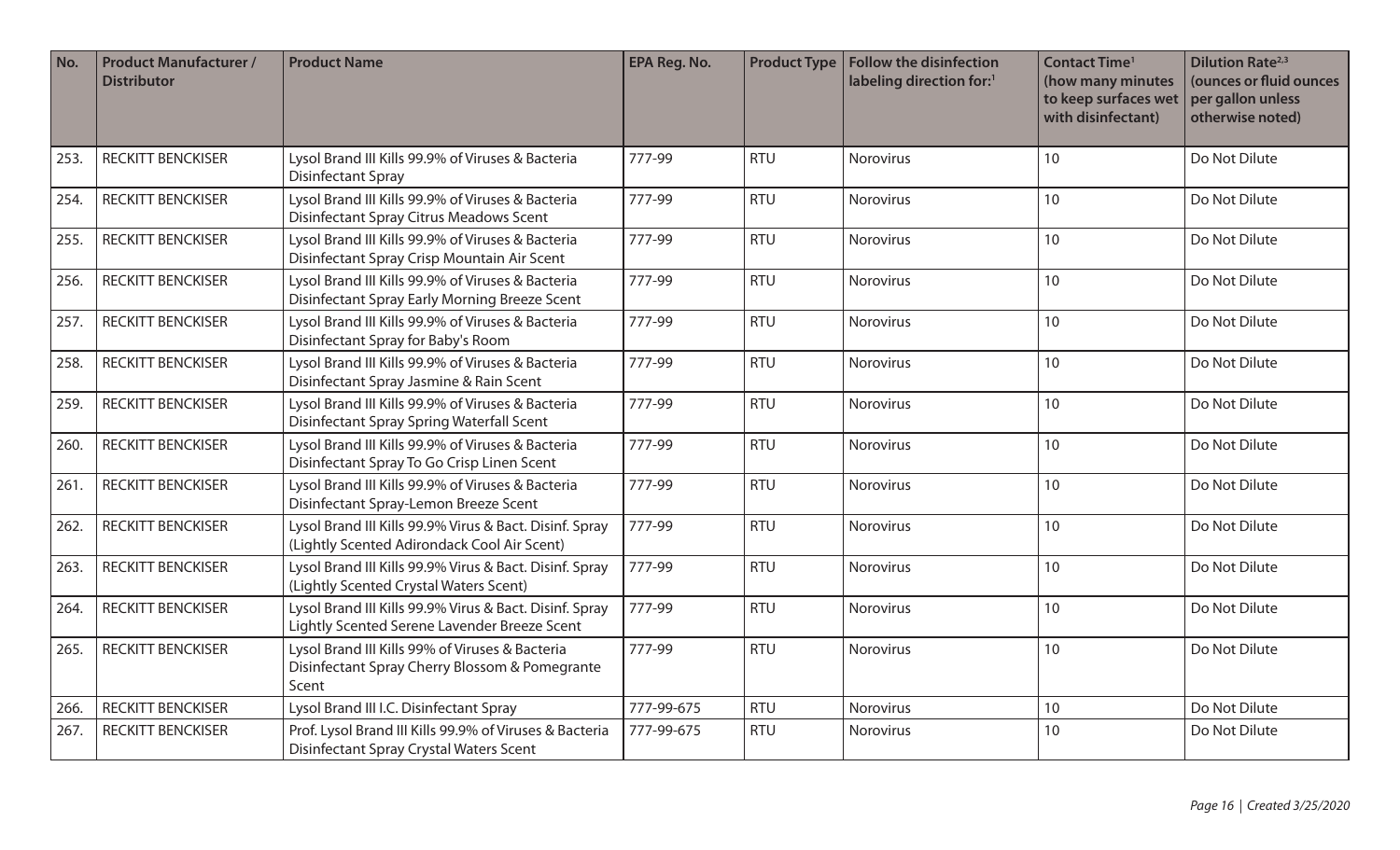| No.  | <b>Product Manufacturer /</b><br><b>Distributor</b> | <b>Product Name</b>                                                                                       | EPA Reg. No.   | <b>Product Type</b> | Follow the disinfection<br>labeling direction for:1 | <b>Contact Time<sup>1</sup></b><br>(how many minutes<br>to keep surfaces wet<br>with disinfectant) | <b>Dilution Rate</b> <sup>2,3</sup><br>(ounces or fluid ounces<br>per gallon unless<br>otherwise noted) |
|------|-----------------------------------------------------|-----------------------------------------------------------------------------------------------------------|----------------|---------------------|-----------------------------------------------------|----------------------------------------------------------------------------------------------------|---------------------------------------------------------------------------------------------------------|
| 268. | <b>RECKITT BENCKISER</b>                            | Prof. Lysol Brand III Kills 99.9% of Viruses & Bacteria<br>Disinfectant Spray Early Morning Breeze Scen   | 777-99-675     | <b>RTU</b>          | Norovirus                                           | 10                                                                                                 | Do Not Dilute                                                                                           |
| 269. | <b>RECKITT BENCKISER</b>                            | Prof. Lysol Brand III Kills 99.9% of Viruses & Bacteria<br>Disinfectant Spray Spring Waterfall Scent      | 777-99-675     | <b>RTU</b>          | Norovirus                                           | 10                                                                                                 | Do Not Dilute                                                                                           |
| 270. | <b>RECKITT BENCKISER</b>                            | Professional Lysol Brand III Kills 99.9% of Viruses &<br><b>Bacteria Disinfectant Spray Country Scent</b> | 777-99-675     | <b>RTU</b>          | Norovirus                                           | 10                                                                                                 | Do Not Dilute                                                                                           |
| 271. | <b>RECKITT BENCKISER</b>                            | Professional Lysol Brand III Kills 99.9% of Viruses &<br>Bacteria Disinfectant Spray Crisp Linen Scent    | 777-99-675     | <b>RTU</b>          | Norovirus                                           | 10                                                                                                 | Do Not Dilute                                                                                           |
| 272. | <b>RECKITT BENCKISER</b>                            | Professional Lysol Brand III Kills 99.9% of Viruses &<br>Bacteria Disinfectant Spray Fresh Scent          | 777-99-675     | <b>RTU</b>          | Norovirus                                           | 10                                                                                                 | Do Not Dilute                                                                                           |
| 273. | <b>RECKITT BENCKISER</b>                            | Professional Lysol Brand III Kills 99.9% of Viruses &<br>Bacteria Disinfectant Spray Lavender Scent       | 777-99-675     | <b>RTU</b>          | Norovirus                                           | 10                                                                                                 | Do Not Dilute                                                                                           |
| 274. | <b>RECKITT BENCKISER</b>                            | Professional Lysol Brand III Kills 99.9% of Viruses &<br>Bacteria Disinfectant Spray Original Scent       | 777-99-675     | <b>RTU</b>          | Norovirus                                           | 10                                                                                                 | Do Not Dilute                                                                                           |
| 275. | <b>RECKITT BENCKISER</b>                            | Professional Lysol Brand Kills 99.9% of Virus & Bact.<br>I.C. Disinfectant Spray Hospital Disinfectant    | 777-99-675     | <b>RTU</b>          | Norovirus                                           | 10                                                                                                 | Do Not Dilute                                                                                           |
| 276. | <b>RUST OLEUM</b><br><b>CORPORATION</b>             | Krud Kutter Heavy Duty Cleaner & Disinfectant<br>(Krud Kutter Inc. label)                                 | 10324-85-75082 | RTU <sup>2</sup>    | <b>Human Coronavirus</b>                            | 10                                                                                                 | Do Not Dilute                                                                                           |
| 277. | <b>RUST OLEUM</b><br><b>CORPORATION</b>             | Krud Kutter Heavy Duty Cleaner & Disinfectant<br>(Rust-Oleum Corp. label)                                 | 10324-85-75082 | RTU <sup>2</sup>    | <b>Human Coronavirus</b>                            | 10                                                                                                 | Do Not Dilute                                                                                           |
| 278. | S C JOHNSON AND SON<br><b>INC</b>                   | Fantastik Disinfectant Advanced Kitchen & Grease<br>Cleaner                                               | 4822-613       | <b>RTU</b>          | <b>Human Coronavirus</b>                            | 5                                                                                                  | Do Not Dilute                                                                                           |
| 279. | S C JOHNSON AND SON<br><b>INC</b>                   | Fantastik Disinfectant Multi-Purpose Cleaner (Fresh)                                                      | 4822-613       | <b>RTU</b>          | <b>Human Coronavirus</b>                            | 5                                                                                                  | Do Not Dilute                                                                                           |
| 280. | S C JOHNSON AND SON<br><b>INC</b>                   | Fantastik Disinfectant Multi-Purpose Cleaner (Fresh)                                                      | 4822-613       | <b>RTU</b>          | <b>Human Coronavirus</b>                            | 5                                                                                                  | Do Not Dilute                                                                                           |
| 281  | S C JOHNSON AND SON<br><b>INC</b>                   | Fantastik Disinfectant Multi-Purpose Cleaner<br>(Lemon)                                                   | 4822-613       | <b>RTU</b>          | <b>Human Coronavirus</b>                            | 5                                                                                                  | Do Not Dilute                                                                                           |
| 282. | S C JOHNSON AND SON<br><b>INC</b>                   | Scrubbing Bubbles Disinfectant Bathroom Grime<br>Fighter (Citrus)                                         | 4822-613       | <b>RTU</b>          | <b>Human Coronavirus</b>                            | 5                                                                                                  | Do Not Dilute                                                                                           |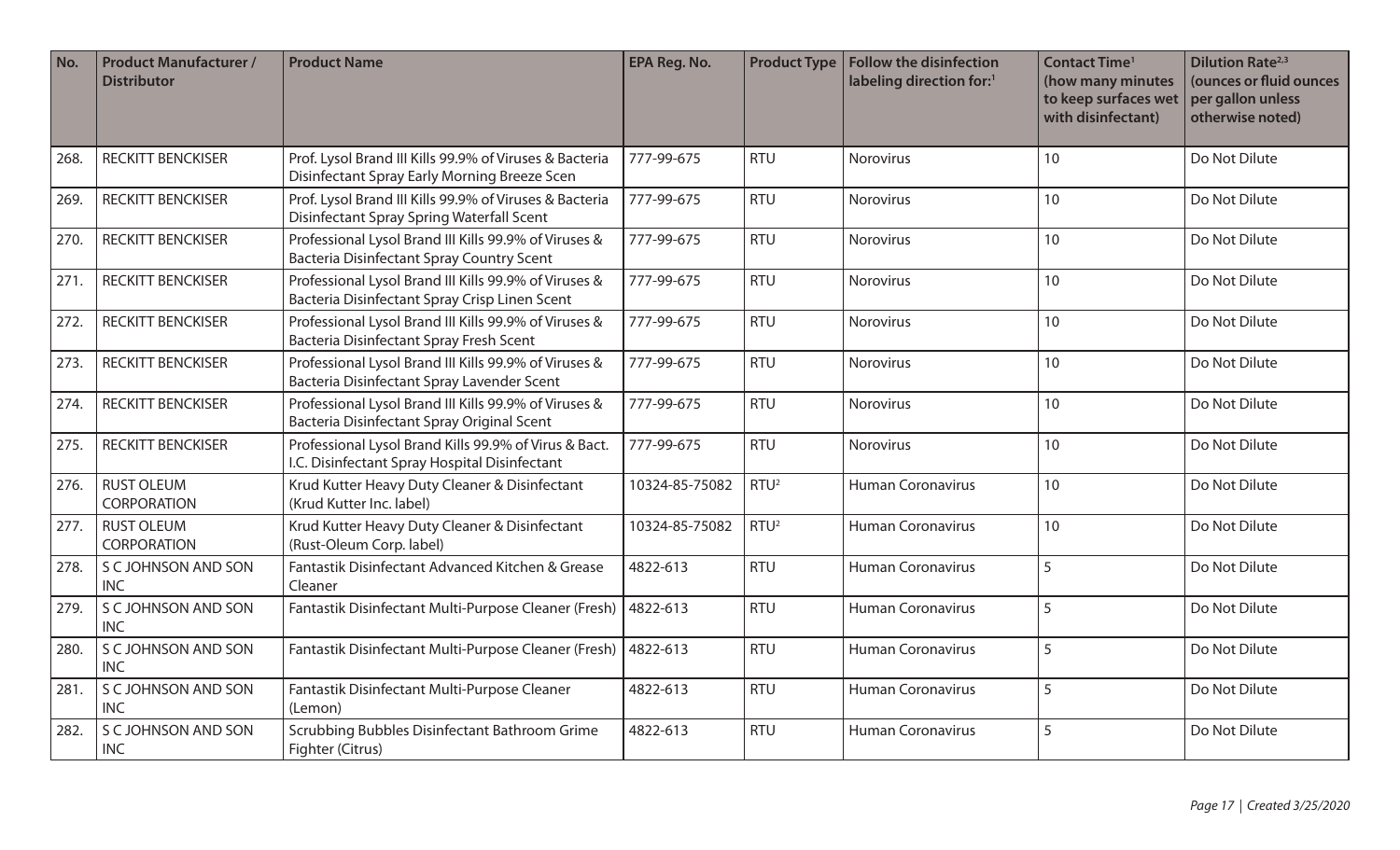| No.  | <b>Product Manufacturer /</b><br><b>Distributor</b> | <b>Product Name</b>                                                      | EPA Reg. No.  | <b>Product Type</b> | <b>Follow the disinfection</b><br>labeling direction for:1 | <b>Contact Time<sup>1</sup></b><br>(how many minutes<br>to keep surfaces wet<br>with disinfectant) | <b>Dilution Rate</b> <sup>2,3</sup><br>(ounces or fluid ounces<br>per gallon unless<br>otherwise noted) |
|------|-----------------------------------------------------|--------------------------------------------------------------------------|---------------|---------------------|------------------------------------------------------------|----------------------------------------------------------------------------------------------------|---------------------------------------------------------------------------------------------------------|
| 283. | S C JOHNSON AND SON<br><b>INC</b>                   | Scrubbing Bubbles Disinfectant Bathroom Grime<br>Fighter (Floral Fusion) | 4822-613      | <b>RTU</b>          | <b>Human Coronavirus</b>                                   | 5                                                                                                  | Do Not Dilute                                                                                           |
| 284. | S C JOHNSON AND SON<br><b>INC</b>                   | Scrubbing Bubbles Disinfectant Bathroom Grime<br>Fighter (Lavender)      | 4822-613      | <b>RTU</b>          | <b>Human Coronavirus</b>                                   | 5                                                                                                  | Do Not Dilute                                                                                           |
| 285. | S C JOHNSON AND SON<br><b>INC</b>                   | Scrubbing Bubbles Disinfectant Bathroom Grime<br>Fighter (Rainshower)    | 4822-613      | <b>RTU</b>          | <b>Human Coronavirus</b>                                   | 5                                                                                                  | Do Not Dilute                                                                                           |
| 286. | SAFETEC OF AMERICA INC                              | SaniZide Plus Germicidal Solution                                        | 1839-83-67161 | <b>RTU</b>          | <b>Canine Parvovirus</b>                                   | 10                                                                                                 | Do Not Dilute                                                                                           |
| 287. | SAFETEC OF AMERICA INC                              | SaniZide Pro Ready-to-use Liquid Disinfectant                            | 70144-1-67161 | <b>RTU</b>          | Rotavirus; Rhinovirus Type<br>14                           | $\overline{2}$                                                                                     | Do Not Dilute                                                                                           |
| 288. | SAFETEC OF AMERICA INC                              | SaniZide Pro 1 Ready to Use Liquid Disinfectant                          | 88494-3-67161 | <b>RTU</b>          | Poliovirus Type 1; Rhinovirus                              |                                                                                                    | Do Not Dilute                                                                                           |
| 289. | <b>SCICAN</b>                                       | SciCan OPTIM 33 TB One-Step Disinfectant Cleaner                         | 74559-1-83259 | <b>RTU</b>          | Poliovirus; Feline Calicivirus                             |                                                                                                    | Do Not Dilute                                                                                           |
| 290. | <b>SCICAN</b>                                       | OPTIM 1 Ready to Use                                                     | 74559-9-83259 | <b>RTU</b>          | Poliovirus                                                 | 0.5                                                                                                | Do Not Dilute                                                                                           |
| 291  | SIMPLE SCIENCE LLC                                  | CleanSmart Daily Surface Cleaner                                         | 89896-2       | <b>RTU</b>          | <b>Human Coronavirus</b>                                   | 10                                                                                                 | Do Not Dilute                                                                                           |
| 292. | SIMPLE SCIENCE LLC                                  | <b>CleanSmart Disinfectant Spray</b>                                     | 89896-2       | <b>RTU</b>          | <b>Human Coronavirus</b>                                   | 10                                                                                                 | Do Not Dilute                                                                                           |
| 293. | SIMPLE SCIENCE LLC                                  | CleanSmart Nursery and High Chair Cleaner                                | 89896-2       | <b>RTU</b>          | <b>Human Coronavirus</b>                                   | 10                                                                                                 | Do Not Dilute                                                                                           |
| 294. | SIMPLE SCIENCE LLC                                  | <b>CleanSmart Toy Disinfectant</b>                                       | 89896-2       | <b>RTU</b>          | Human Coronavirus                                          | 10                                                                                                 | Do Not Dilute                                                                                           |
| 295. | <b>SKLAR INSTRUMENTS</b>                            | Sklar Disinfectant - Ready To Use                                        | 70144-1-31118 | <b>RTU</b>          | Rotavirus; Rhinovirus Type<br>14                           | $\overline{2}$                                                                                     | Do Not Dilute                                                                                           |
| 296. | <b>SKLAR INSTRUMENTS</b>                            | Sklar Disinfectant Ready to Use (24 fl. oz)                              | 70144-1-31118 | <b>RTU</b>          | Rotavirus; Rhinovirus Type<br>14                           | $\overline{2}$                                                                                     | Do Not Dilute                                                                                           |
| 297. | <b>SKLAR INSTRUMENTS</b>                            | Sklar Soak - Ready To Use                                                | 70144-1-31118 | <b>RTU</b>          | Rotavirus; Rhinovirus Type<br>14                           | $\overline{2}$                                                                                     | Do Not Dilute                                                                                           |
| 298. | SPARTAN CHEMICAL CO<br><b>INC</b>                   | Spartan TB-Cide Quat Cleaner, Deodorizer/<br>Disinfectant                | 1839-83-5741  | <b>RTU</b>          | <b>Canine Parvovirus</b>                                   | 10                                                                                                 | Do Not Dilute                                                                                           |
| 299. | <b>SPRAY NINE CORP</b>                              | <b>Marine Spray Nine</b>                                                 | 6659-3        | <b>RTU</b>          | Norovirus; Rhinovirus;<br>Poliovirus                       | 0.5                                                                                                | Do Not Dilute                                                                                           |
| 300. | <b>SPRAY NINE CORP</b>                              | <b>Spray Nine</b>                                                        | 6659-3        | <b>RTU</b>          | Norovirus; Rhinovirus;<br>Poliovirus                       | 0.5                                                                                                | Do Not Dilute                                                                                           |
| 301. | SPRAY NINE CORP                                     | Spray Nine BBQ Grill Cleaner                                             | 6659-3        | <b>RTU</b>          | Norovirus; Rhinovirus;<br>Poliovirus                       | 0.5                                                                                                | Do Not Dilute                                                                                           |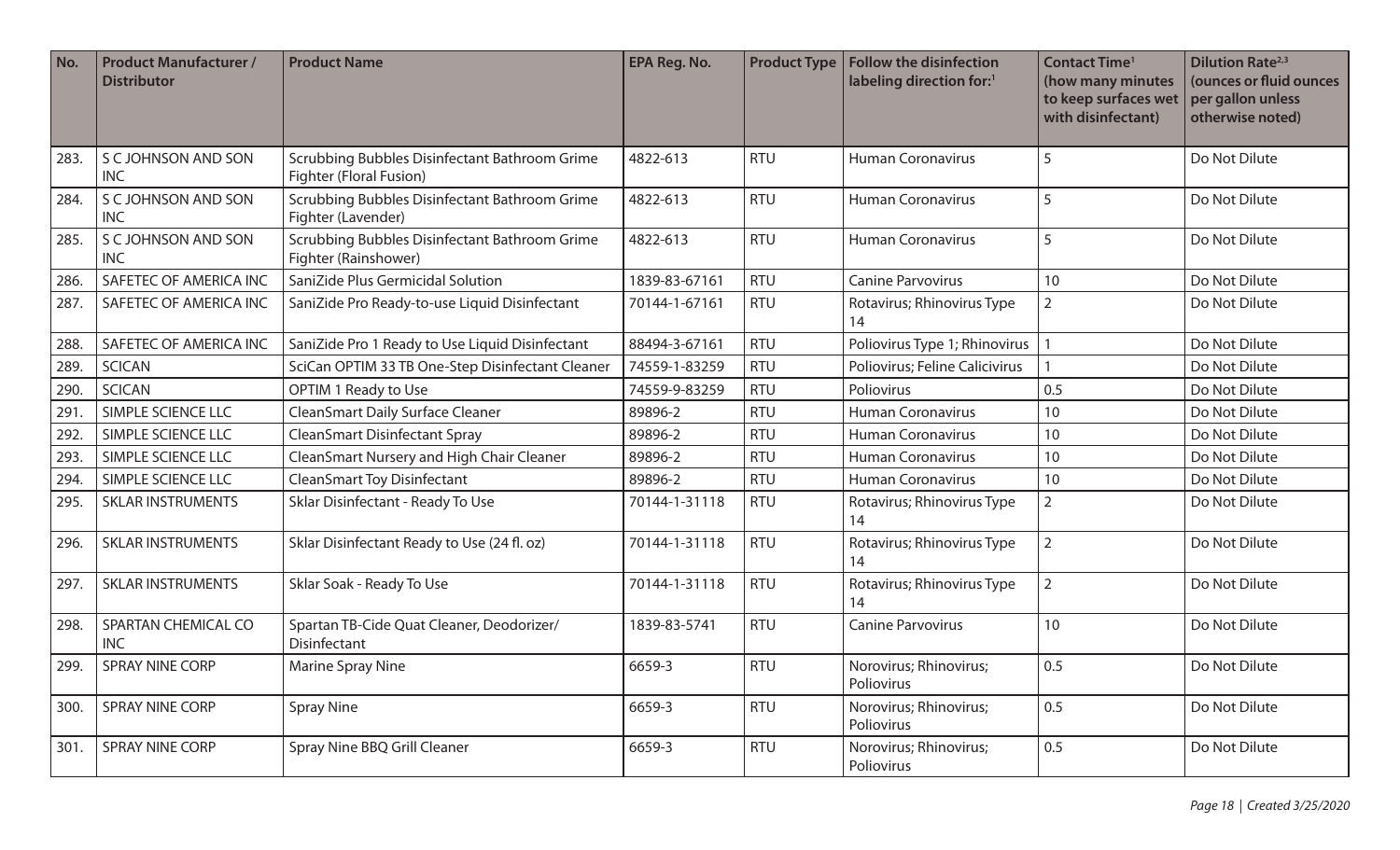| No.  | <b>Product Manufacturer /</b><br><b>Distributor</b>    | <b>Product Name</b>                                                                              | <b>EPA Reg. No.</b> | <b>Product Type</b> | Follow the disinfection<br>labeling direction for:1 | <b>Contact Time<sup>1</sup></b><br>(how many minutes<br>to keep surfaces wet<br>with disinfectant) | <b>Dilution Rate</b> <sup>2,3</sup><br>(ounces or fluid ounces<br>per gallon unless<br>otherwise noted) |
|------|--------------------------------------------------------|--------------------------------------------------------------------------------------------------|---------------------|---------------------|-----------------------------------------------------|----------------------------------------------------------------------------------------------------|---------------------------------------------------------------------------------------------------------|
| 302. | <b>SPRAY NINE CORP</b>                                 | Spray Nine Mold and Mildew Stain Remover                                                         | 6659-3              | <b>RTU</b>          | Norovirus; Rhinovirus;<br>Poliovirus                | 0.5                                                                                                | Do Not Dilute                                                                                           |
| 303. | <b>STAPLES CONTRACT &amp;</b><br><b>COMMERCIAL INC</b> | <b>Brighton Professional Virustat TBQ</b>                                                        | 1839-83-86226       | <b>RTU</b>          | <b>Canine Parvovirus</b>                            | 10                                                                                                 | Do Not Dilute                                                                                           |
| 304. | <b>STERIS CORPORATION</b>                              | Coverage Spray TB                                                                                | 1839-83-1043        | <b>RTU</b>          | <b>Canine Parvovirus</b>                            | 10                                                                                                 | Do Not Dilute                                                                                           |
| 305. | <b>STERIS CORPORATION</b>                              | Coverage Spray TB Plus Ready-To-Use Disinfectant                                                 | 70144-1-1043        | <b>RTU</b>          | Rotavirus; Rhinovirus Type<br>14                    | $\overline{2}$                                                                                     | Do Not Dilute                                                                                           |
| 306. | <b>SUNSHINE MAKERS INC</b>                             | Simple Green Clean Finish                                                                        | 1839-220-56782      | <b>RTU</b>          | Poliovirus                                          | 5                                                                                                  | Do Not Dilute                                                                                           |
| 307. | TRIPLE S                                               | Tri-Max                                                                                          | 10324-85-12120      | RTU <sup>2</sup>    | <b>Human Coronavirus</b>                            | 10                                                                                                 | Do Not Dilute                                                                                           |
| 308. | <b>TRIPLE S</b>                                        | DC Plus 2                                                                                        | 1839-83-12120       | <b>RTU</b>          | <b>Canine Parvovirus</b>                            | 10                                                                                                 | Do Not Dilute                                                                                           |
| 309. | TRIPLE S                                               | Lavender Scent Disinfectant Deodorant Plus                                                       | 706-111-12120       | <b>RTU</b>          | Poliovirus                                          | 5                                                                                                  | Do Not Dilute                                                                                           |
| 310. | <b>ULINE</b>                                           | Uline 2 in 1 Cleaner and Disinfectant                                                            | 1839-83-89809       | <b>RTU</b>          | <b>Canine Parvovirus</b>                            | 10                                                                                                 | Do Not Dilute                                                                                           |
| 311. | <b>VELTEK ASSOCIATES INC</b>                           | Acute Care Pharma-D Surface Disinfectant                                                         | 10324-85-68959      | RTU <sup>2</sup>    | <b>Human Coronavirus</b>                            | 10                                                                                                 | Do Not Dilute                                                                                           |
| 312. | <b>VERITIV OPERATING</b><br><b>COMPANY</b>             | Reliable Brand Action Spray RTU Disinfectant<br>Cleaner                                          | 1839-83-82440       | <b>RTU</b>          | <b>Canine Parvovirus</b>                            | 10                                                                                                 | Do Not Dilute                                                                                           |
| 313. | <b>VETOQUINOL USA INC</b>                              | Foam-Quat                                                                                        | 44446-23-3134       | <b>RTU</b>          | Canine parvovirus                                   | 10                                                                                                 | Do Not Dilute                                                                                           |
| 314. | <b>VIROX TECHNOLOGIES INC</b>                          | Accel TB                                                                                         | 74559-1             | <b>RTU</b>          | Poliovirus; Feline Calicivirus                      |                                                                                                    | Do Not Dilute                                                                                           |
| 315. | <b>VIROX TECHNOLOGIES INC</b>                          | PREempt RTU                                                                                      | 74559-1             | <b>RTU</b>          | Poliovirus; Feline Calicivirus                      |                                                                                                    | Do Not Dilute                                                                                           |
| 316. | <b>VIROX TECHNOLOGIES INC</b>                          | Rejuvenate Ready to Use One Step Disinfectant<br>Cleaner for Use in Spas, Salons & Clinics       | 74559-1             | <b>RTU</b>          | Poliovirus; Feline Calicivirus                      |                                                                                                    | Do Not Dilute                                                                                           |
| 317. | <b>VIROX TECHNOLOGIES INC</b>                          | <b>INTERvention Farm Animal Care Disinfectant</b><br>Cleaner & Deodorizer Ready To Use           | 74559-9             | <b>RTU</b>          | Poliovirus                                          | 0.5                                                                                                | Do Not Dilute                                                                                           |
| 318. | <b>VIROX TECHNOLOGIES INC</b>                          | Peroxigard Ready to Use One-Step Disinfectant<br>Cleaner and Deodorizer for Use in Life Sciences | 74559-9             | <b>RTU</b>          | Poliovirus                                          | 0.5                                                                                                | Do Not Dilute                                                                                           |
| 319. | <b>VIROX TECHNOLOGIES INC</b>                          | PREempt Plus Ready to Use                                                                        | 74559-9             | <b>RTU</b>          | Poliovirus                                          | 0.5                                                                                                | Do Not Dilute                                                                                           |
| 320. | <b>VIROX TECHNOLOGIES INC</b>                          | Rescue Ready To Use One Step Disinfectant Cleaner<br>& Deodorizer                                | 74559-9             | <b>RTU</b>          | Poliovirus                                          | 0.5                                                                                                | Do Not Dilute                                                                                           |
| 321. | <b>VIROX TECHNOLOGIES INC</b>                          | <b>RestorOx</b>                                                                                  | 74559-9             | <b>RTU</b>          | Poliovirus                                          | 0.5                                                                                                | Do Not Dilute                                                                                           |
| 322. | W M BARR & CO INC                                      | Mold Armor Mold Remover & Disinfectant                                                           | 10324-85-4091       | RTU <sup>2</sup>    | <b>Human Coronavirus</b>                            | $10$                                                                                               | Do Not Dilute                                                                                           |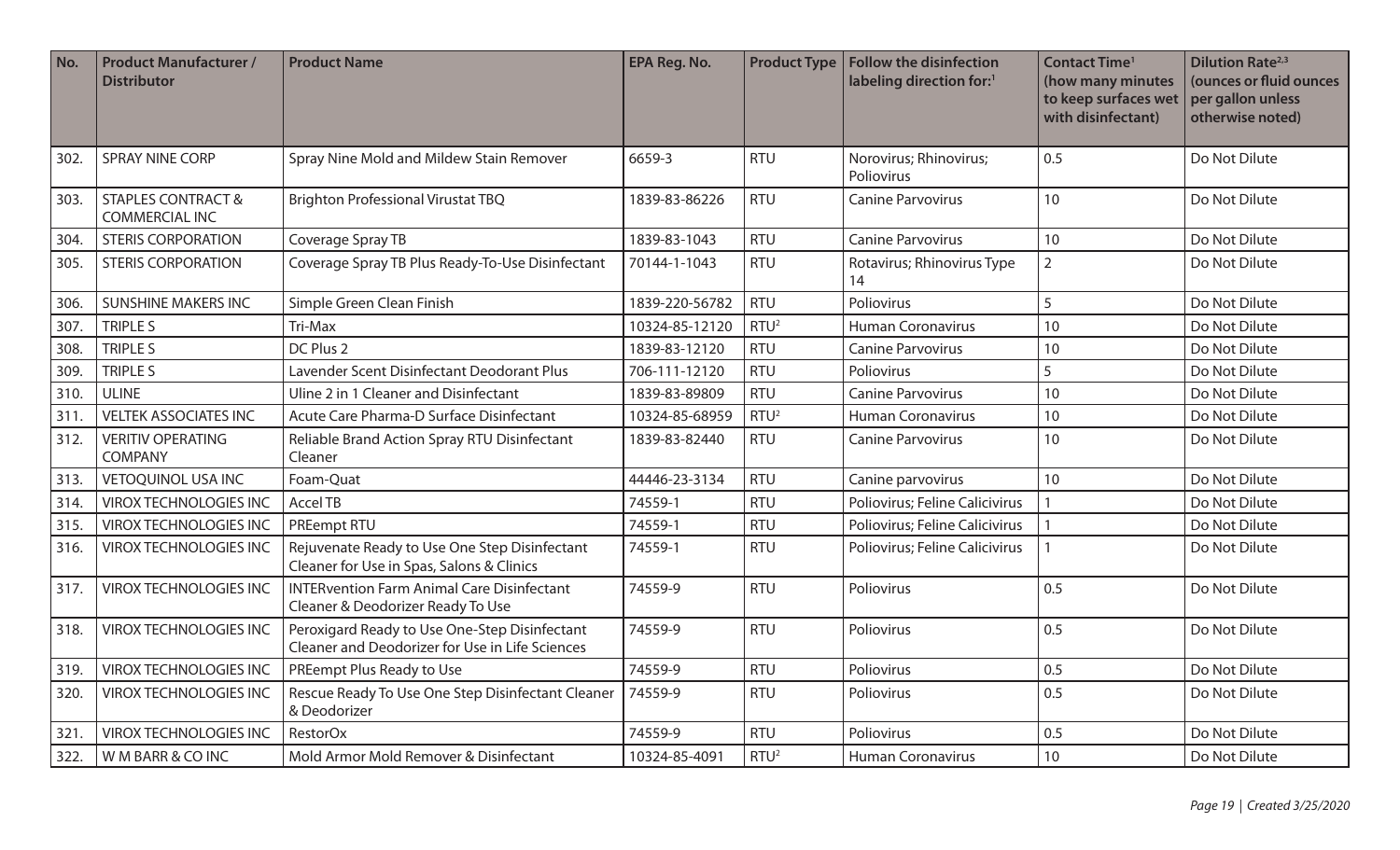| No.  | <b>Product Manufacturer /</b><br><b>Distributor</b> | <b>Product Name</b>                                                            | EPA Reg. No.   | <b>Product Type</b>   | Follow the disinfection<br>labeling direction for:1 | <b>Contact Time<sup>1</sup></b><br>(how many minutes<br>to keep surfaces wet<br>with disinfectant) | <b>Dilution Rate</b> <sup>2,3</sup><br>(ounces or fluid ounces<br>per gallon unless<br>otherwise noted) |
|------|-----------------------------------------------------|--------------------------------------------------------------------------------|----------------|-----------------------|-----------------------------------------------------|----------------------------------------------------------------------------------------------------|---------------------------------------------------------------------------------------------------------|
| 323. | W M BARR & CO INC                                   | Mold Armor Mold & Mildew Killer + Quick Stain<br>Remover                       | 4091-23        | <b>RTU</b>            | <b>Human Coronavirus</b>                            | 0.5                                                                                                | Do Not Dilute                                                                                           |
| 324. | W M BARR & CO INC                                   | Mold Armor Pre-Paint Cleaner1                                                  | 4091-23        | <b>RTU</b>            | <b>Human Coronavirus</b>                            | 0.5                                                                                                | Do Not Dilute                                                                                           |
| 325. | W M BARR & CO INC                                   | Mold Armor Rapid Clean Remediation                                             | 4091-23        | <b>RTU</b>            | <b>Human Coronavirus</b>                            | 0.5                                                                                                | Do Not Dilute                                                                                           |
| 326. | W M BARR & CO INC                                   | Odor Genie Mold Odor Destroyer Ready-To-Use-<br><b>Citrus Scent</b>            | 6836-152-4091  | <b>RTU</b>            | <b>Norovirus</b>                                    | 10                                                                                                 | Do Not Dilute                                                                                           |
| 327. | W M BARR & CO INC                                   | Odor Genie Mold Odor Destroyer Ready-To-Use-<br>Fresh Scent                    | 6836-152-4091  | <b>RTU</b>            | <b>Norovirus</b>                                    | 10                                                                                                 | Do Not Dilute                                                                                           |
| 328. | WW GRAINGER INC                                     | Tough Guy Disinfecting Ap Spray & Glass Cleaner                                | 10324-85-10637 | RTU <sup>2</sup>      | <b>Human Coronavirus</b>                            | 10                                                                                                 | Do Not Dilute                                                                                           |
| 329. | WW GRAINGER INC                                     | 24Y904 Foaming Germicidal Cleaner                                              | 44446-23-10637 | <b>RTU</b>            | Canine parvovirus                                   | 10                                                                                                 | Do Not Dilute                                                                                           |
| 330. | <b>WAHL CLIPPER</b><br><b>CORPORATION</b>           | Wahl Clini-Clip                                                                | 70144-1-65637  | <b>RTU</b>            | Rotavirus; Rhinovirus Type<br>14                    | $\overline{2}$                                                                                     | Do Not Dilute                                                                                           |
| 331. | <b>WAXIE'S ENTERPRISES INC</b>                      | DBBC Disinfectant Bathroom & Bowl Cleaner                                      | 10324-85-14994 | RTU <sup>2</sup>      | <b>Human Coronavirus</b>                            | 10                                                                                                 | Do Not Dilute                                                                                           |
| 332. | <b>WEIMAN PRODUCTS LLC</b>                          | <b>Gonzo Disinfectant (Citrus Scent)</b>                                       | 10324-85-1130  | RTU <sup>2</sup>      | <b>Human Coronavirus</b>                            | 10                                                                                                 | Do Not Dilute                                                                                           |
| 333. | <b>WEIMAN PRODUCTS LLC</b>                          | Gonzo Disinfectant (Lavender Scent)                                            | 10324-85-1130  | RTU <sub>2</sub>      | <b>Human Coronavirus</b>                            | 10                                                                                                 | Do Not Dilute                                                                                           |
| 334. | <b>WEIMAN PRODUCTS LLC</b>                          | <b>Weiman Germicidal Solution</b>                                              | 1130-15        | <b>RTU</b>            | Rotavirus                                           | 3                                                                                                  | Do Not Dilute                                                                                           |
| 335. | WET AND FORGET USA                                  | Wet & Forget Indoor Mold + Mildew Disinfectant<br>Cleaner                      | 6836-152-85342 | <b>RTU</b>            | Norovirus                                           | 10                                                                                                 | Do Not Dilute                                                                                           |
| 336. | WET AND FORGET USA                                  | Wet & Forget Indoor Mold + Mildew Disinfectant<br><b>Cleaner Trigger Spray</b> | 6836-152-85342 | <b>RTU</b>            | Norovirus                                           | 10                                                                                                 | Do Not Dilute                                                                                           |
| 337. | <b>ZEP COMMERCIAL SALES</b><br><b>AND SVC 40849</b> | Zep Commercial Quick Clean Disinfectant                                        | 1839-220-40849 | <b>RTU</b>            | Poliovirus                                          | 5                                                                                                  | Do Not Dilute                                                                                           |
| 338. | <b>ZEP COMMERCIAL SALES</b><br><b>AND SVC 40849</b> | Zep All-Purpose Bathroom Disinfectant Cleaner                                  | 1839-83-40849  | <b>RTU</b>            | <b>Canine Parvovirus</b>                            | 10                                                                                                 | Do Not Dilute                                                                                           |
| 339. | <b>ZEP COMMERCIAL SALES</b><br><b>AND SVC 40849</b> | Zep Antibacterial Disinfectant/Cleaner With Lemon                              | 1839-83-40849  | <b>RTU</b>            | <b>Canine Parvovirus</b>                            | 10                                                                                                 | Do Not Dilute                                                                                           |
| 340. | <b>ZEP INC</b>                                      | Spirit II Ready-To-Use Detergent Disinfectant                                  | 1839-83-1270   | <b>RTU</b>            | <b>Canine Parvovirus</b>                            | 10                                                                                                 | Do Not Dilute                                                                                           |
| 341. | <b>ZEP INC</b>                                      | Zep Aviation RTU Cleaner Disinfectant                                          | 6836-152-1270  | <b>RTU</b>            | Norovirus                                           | $10$                                                                                               | Do Not Dilute                                                                                           |
| 342. | S C JOHNSON AND SON<br><b>INC</b>                   | Scrubbing Bubbles Multi-Purpose Disinfectant                                   | 4822-548       | Pressurized<br>liquid | Human Coronavirus                                   | 5                                                                                                  | N/A                                                                                                     |